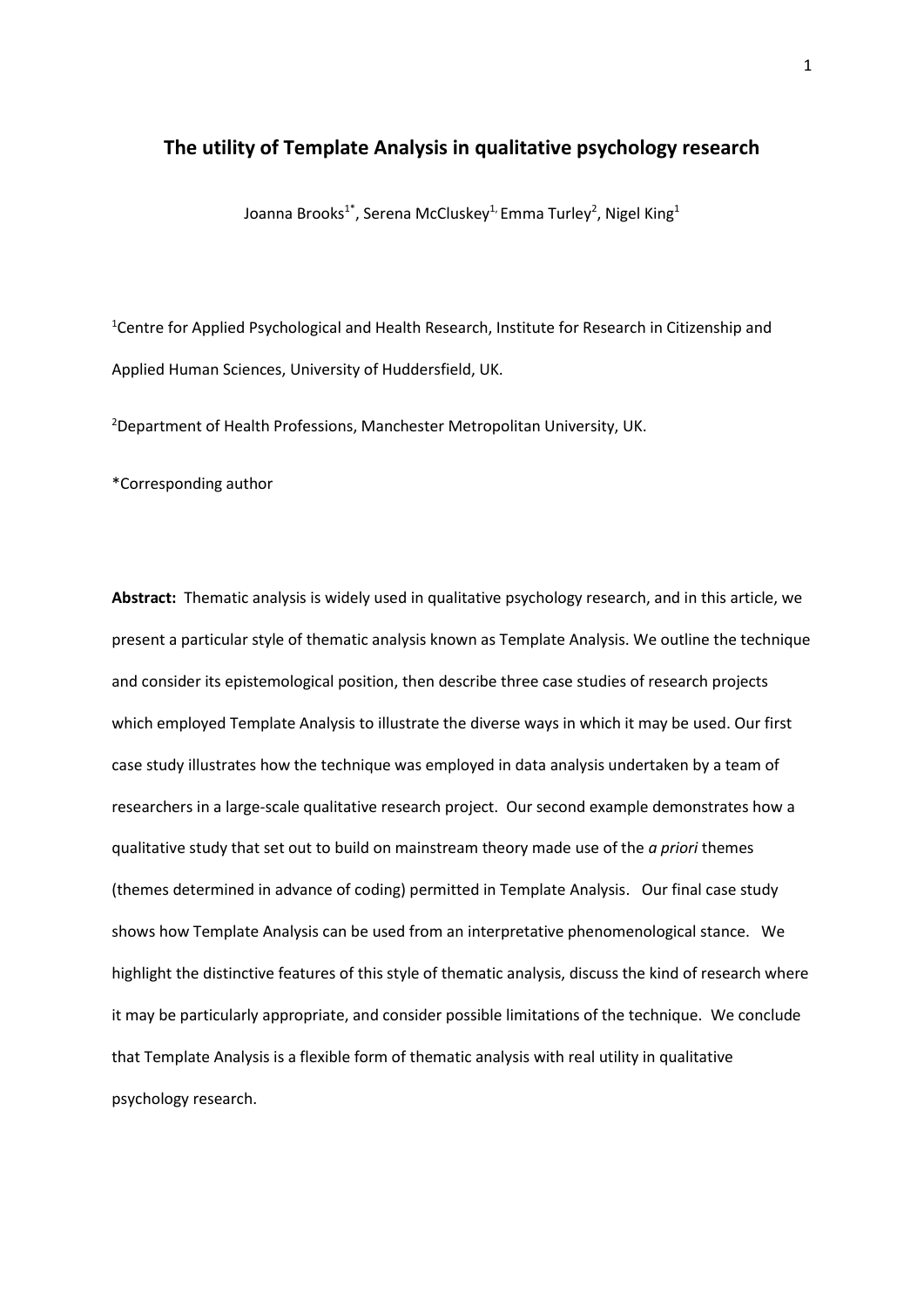**Keywords:** Template Analysis; thematic analysis; qualitative research; Pictor technique; applied research; a priori themes; group data analysis

#### **About the authors:**

Joanna Brooks is a Senior Research Fellow in the Centre for Applied Psychological and Health Research at the University of Huddersfield, and a committee member and honorary treasurer of the Qualitative Methods in Psychology section of the British Psychological Society. Her primary research interests focus on applied research topics in health and education settings, usually around chronic health conditions. Jo has a special interest in issues relating to 'significant others' such as family members and close peers, and in using qualitative research methodologies.

Dr Serena McCluskey is a Senior Research Fellow in the Centre for Applied Psychological & Health Research at the University of Huddersfield. She has several years' experience researching the psychosocial influences on health and illness, and her primary interests are focused around work, health and wellbeing. Serena is currently developing an area of research exploring the role of the family on sickness absence and work disability.

Emma Turley is a senior lecturer in psychology at Manchester Metropolitan University. Emma is interested in gender, sexualities and erotic minorities, particularly BDSM, and the ways that these are understood and experienced from a non-pathologising perspective. Other specialist areas of interest include qualitative research methods, especially phenomenological psychology and experiential research, and the use of innovative data collection techniques.

Nigel King is Professor in Applied Psychology, Director of the Centre for Applied Psychological and Health Research and Co-Director of the Institute for Research in Citizenship and Applied Human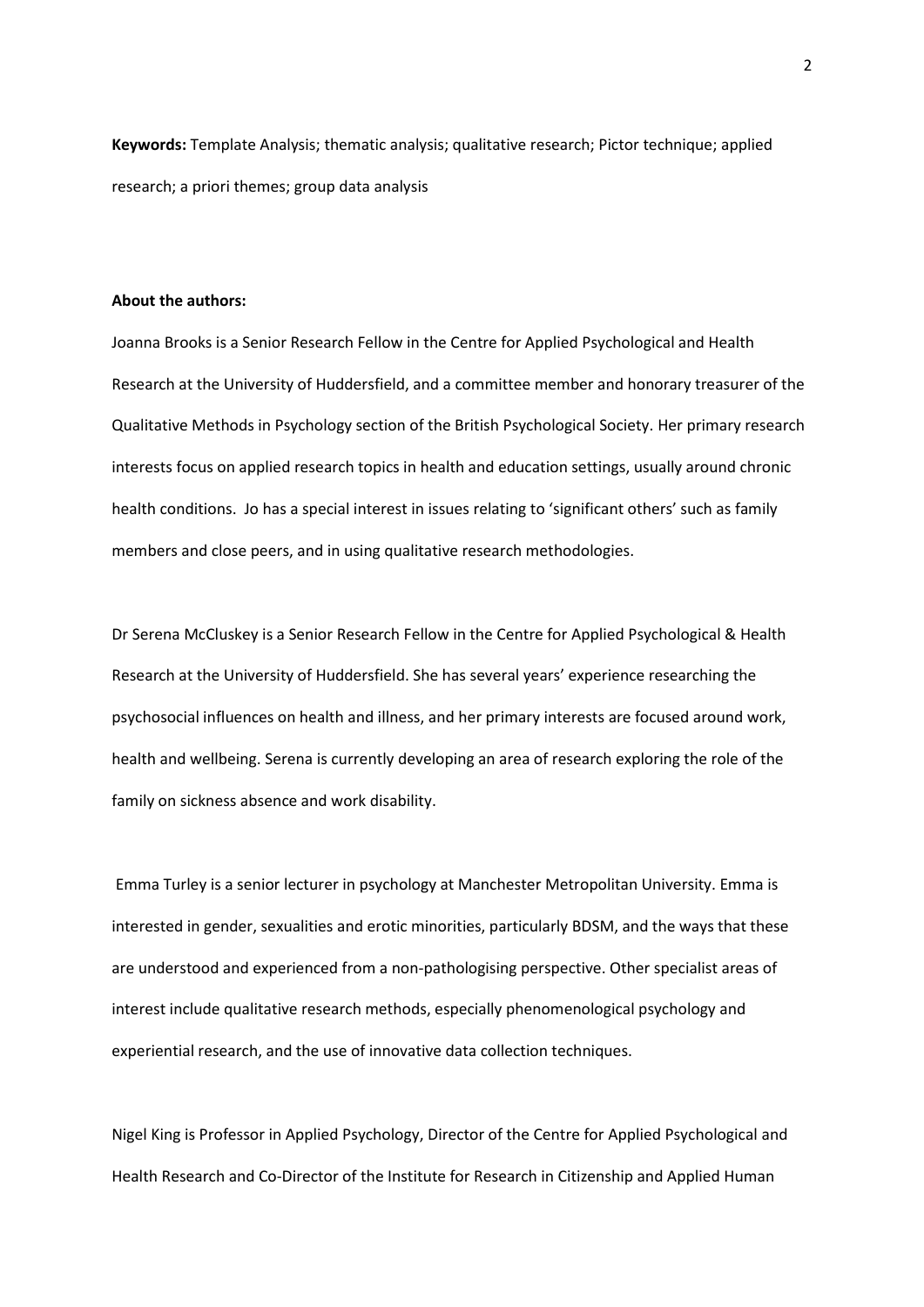Sciences at the University of Huddersfield. He is a committee member of the Qualitative Methods in Psychology section of the British Psychological Society. He has a long standing interest in the use of qualitative methods in 'real world' research, especially in community health and social care settings, and he is well-known for his publications in this field and his development of innovative research methods. His research interests include professional identities and interprofessional relations in community palliative care, psychological aspects of contact with nature and ethics in qualitative research.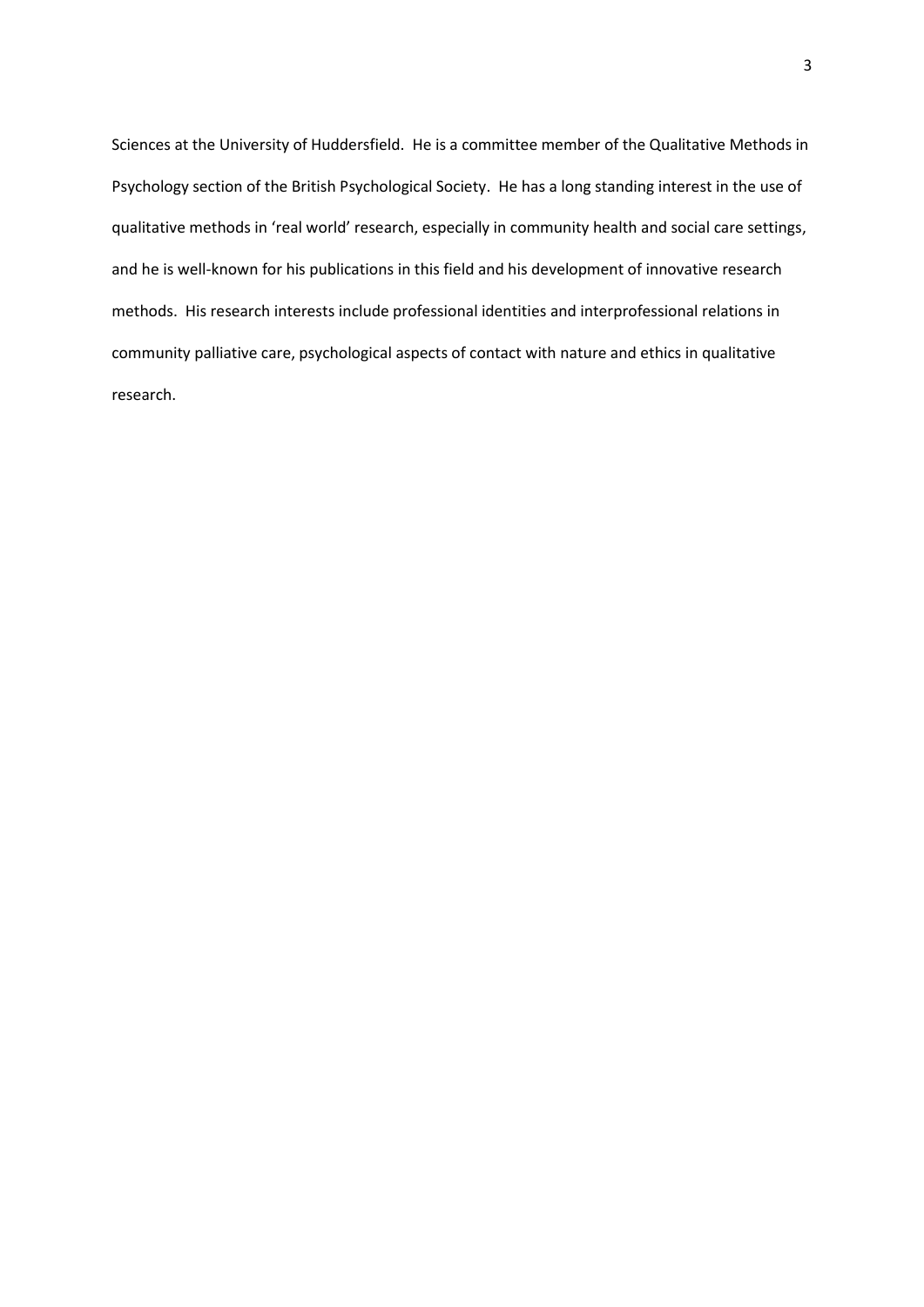#### **1 Introduction**

Thematic analysis has for a long time held a rather uncertain place in qualitative psychology. On the one hand it has often been treated rather dismissively as an approach that is rather simplistic and often rather shallow. On the other, it is used extensively, both as an integral part of popular methodologies such as Interpretative Phenomenological Analysis (IPA) and Grounded Theory, and as a method in its own right. Braun and Clarke's 2006 article in this journal played an important role in advocating the latter position, and provided guidelines for one particular style of analysis. However, as they acknowledge and as others have argued (e.g. King & Horrocks, 2010), there exist multiple ways of doing thematic analysis. These alternatives tend not to be well-known to qualitative psychologists, as in many cases they have developed in other disciplines; examples include Matrix Analysis (Miles & Huberman, 1994; Nadin & Cassell, 2004) and Framework Analysis (Ritchie & Spencer, 1994). It is our contention that broadening awareness of different ways to analyse data thematically can only be helpful to qualitative psychologists. In this article we present a style of thematic analysis known as Template Analysis, which has been widely used in organizational and management research, as well as across other disciplines, but is not prominent in qualitative psychology. We outline the technique and consider its epistemological position, before presenting three case studies of projects using the technique to illustrate the diverse ways in which it may usefully be employed. In the conclusion we will highlight what we feel are the distinctive features of this style of thematic analysis, discuss the kind of research where it may be particularly appropriate, and consider possible limitations of the technique.

#### **2 What is Template Analysis?**

Template Analysis is a form of thematic analysis which emphasises the use of hierarchical coding but balances a relatively high degree of structure in the process of analysing textual data with the flexibility to adapt it to the needs of a particular study. Central to the technique is the development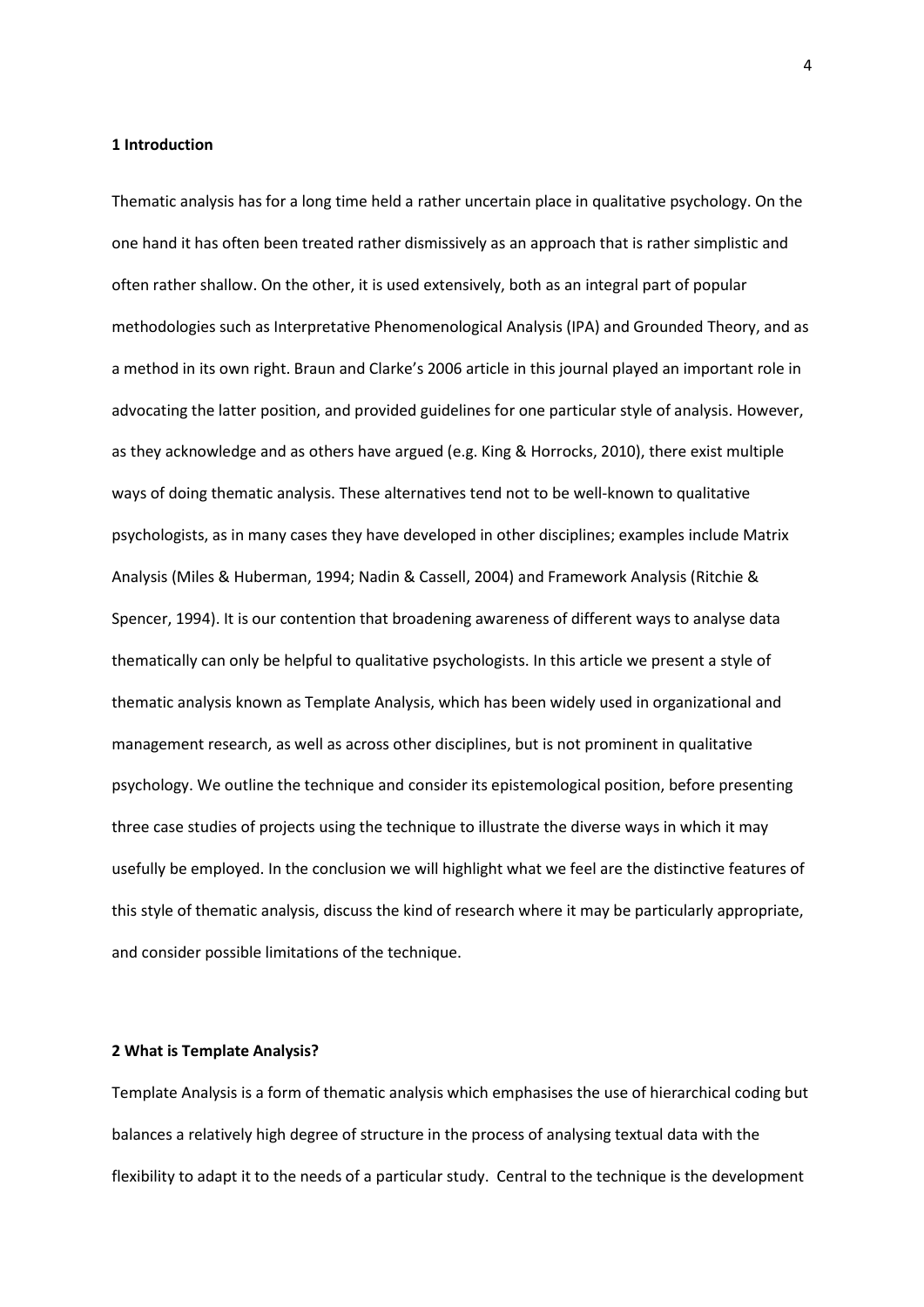of a coding template, usually on the basis of a subset of data, which is then applied to further data, revised and refined. The approach is very flexible regarding the style and the format of the template that is produced and unlike some other thematic approaches to data coding, it does not suggest in advance a set sequence of coding levels. Rather, it encourages the analyst to develop themes more extensively where the richest data (in relation to the research question) are found. Equally, Template Analysis does not insist on an explicit distinction between descriptive and interpretive themes, nor on a particular position for each type of theme in the coding structure. The data involved in Template Analysis studies are usually interview transcripts (e.g. Goldschmidt, Schmidt, Krasnik, Christensen, & Groenvold, 2006; Lockett, Hatton, Turner, Stubbins, Hodgekins, & Fowler, 2012; Slade, Haywood, & King, 2009; Thompson, Clarke, Newell, & Gawkrodger, 2010), but may be any kind of textual data, including focus groups (e.g. Kirkby-Geddes, King, & Bravington, 2013; Brooks, 2014), diary entries (e.g. Waddington & Fletcher, 2005), or open ended question responses on a written questionnaire (e.g. Dornan, Carroll, & Parboosingh, 2002; Kent, 2000). The main procedural steps in carrying out Template Analysis are outlined below (these are described in more detail in King, 2012).

(i) Become familiar with the accounts to be analysed. In a relatively small study – for example ten or fewer hour-long interviews – it would be sensible to read through the data set in full at least once. In a larger study, the researcher may select a sub-set of the accounts (transcripts, diary entries, daily field notes etc.) to start with.

(ii) Carry out preliminary coding of the data. This is essentially the same process as used in most thematic approaches, where the researcher starts by highlighting anything in the text that might contribute towards his or her understanding. However, in Template Analysis, it is permissible (though not obligatory) to start with some *a priori* themes, identified in advance as likely to be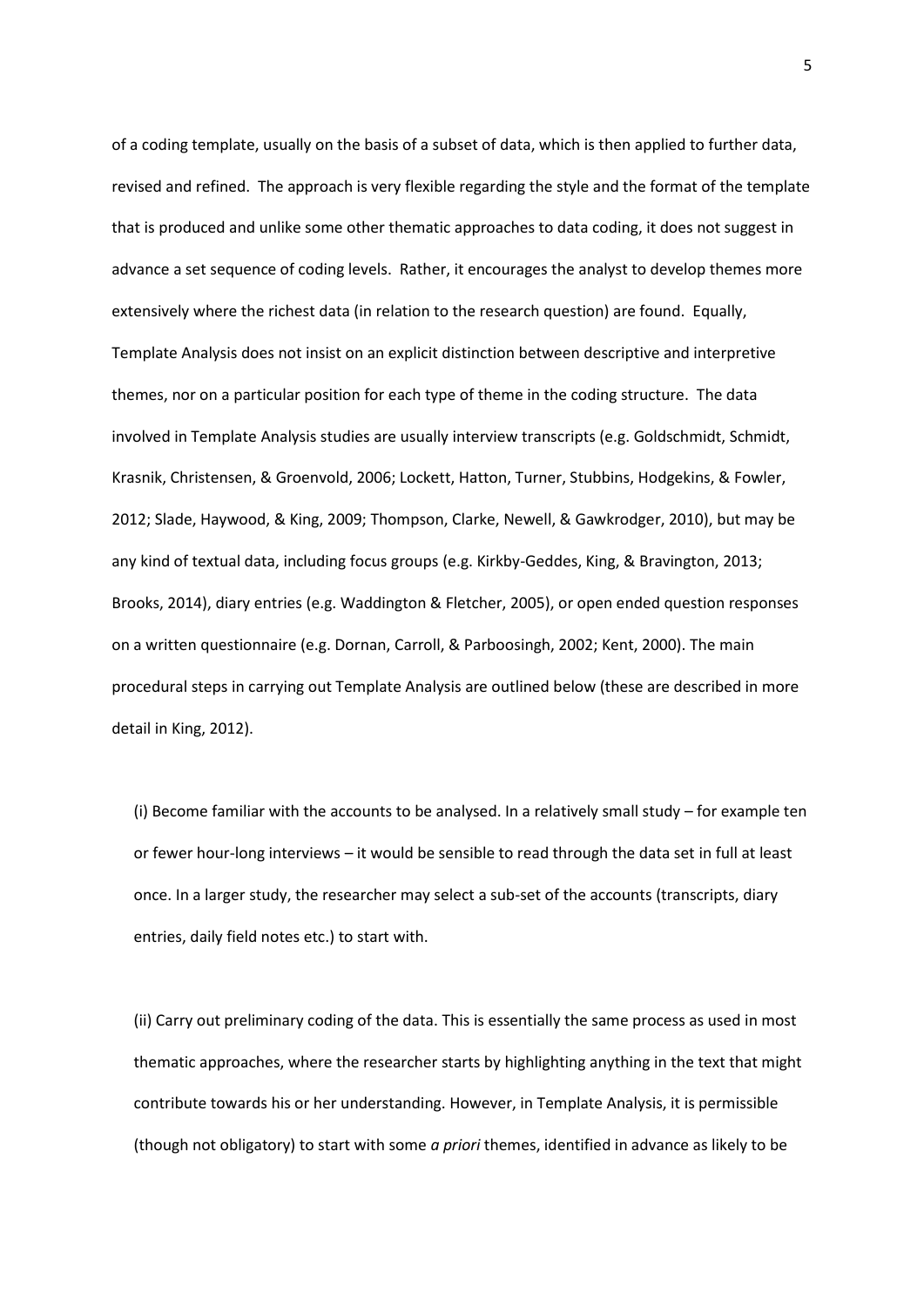helpful and relevant to the analysis. These are always tentative, and may be re-defined or removed if they do not prove to be useful for the analysis at hand.

(iii) Organise the emerging themes into meaningful clusters, and begin to define how they relate to each other within and between these groupings. This will include hierarchical relationships, with narrower themes nested within broader ones. It may also include lateral relationships across clusters. Themes which permeate several distinct clusters are sometimes referred to as "integrative themes". For example, in a study of the experience of diabetic renal disease, King, Carroll, Newton and Dornan (2002) identified "stoicism" and "uncertainty" as integrative themes because these aspects of experience tended to infuse much of the discussion whatever the foreground of the discussion.

(iv) Define an initial coding template. It is normal in Template Analysis to develop an initial version of the coding template on the basis of a subset of the data, rather than carrying out preliminary coding and clustering on all accounts before defining the thematic structure. For example, in a study consisting of twenty face-to-face interviews, the researcher might carry out the steps described above on five of the interviews, and at that point draw together the initial template. The exact point at which it is appropriate to construct the initial template will vary from study to study and cannot be prescribed in advance – the researcher needs to be convinced that the subset selected captures a good cross-section of the issues and experiences covered in the data as a whole. This is usually facilitated by selecting initial accounts to analyse that are as varied as possible.

(v) Apply the initial template to further data and modify as necessary. The researcher examines fresh data and where material of potential relevance to the study is identified, he or she

6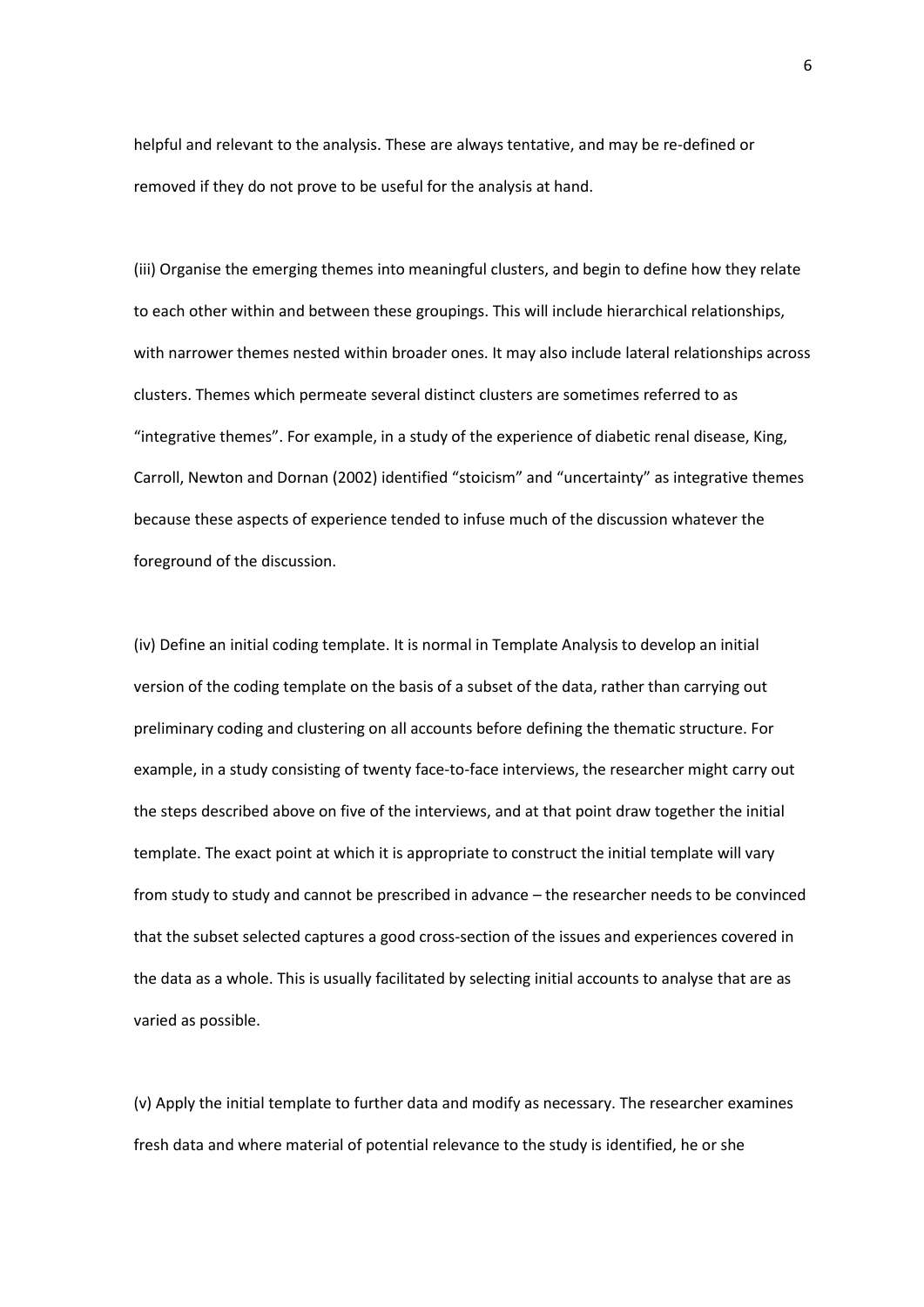considers whether any of the themes defined on the initial template can be used to represent it. Where existing themes do not readily "fit" the new data, modification of the template may be necessary. New themes may be inserted and existing themes redefined or even deleted if they seem redundant. Rather than reorganising the template after every new account examined, it is common to work through several accounts noting possible revisions and then construct a new version of the template. Thus in our hypothetical example at the previous stage, the researcher might take the initial template constructed from analysis of the first five interviews and apply it to another three transcripts, after which he or she would produce a revised version. This iterative process of trying out successive versions of the template, modifying and trying again can continue for as long as seems necessary to allow a rich and comprehensive representation of the researcher's interpretation of the data. Of course, very often practical constraints of time and resource may limit the number of iterations possible, but the analysis should not leave any data of clear relevance to the study's research question uncoded.

(vi) Finalise the template and apply it to the full data set. In some respects it should be said that there is never a "final" version of the template, in that continued engagement with the data can always suggest further refinements to coding. On a pragmatic basis, though, the researcher needs to decide when the template meets his or her needs for the project at hand, and considering the resources available. A good rule of thumb is that development of a template cannot be seen as sufficient if there remain substantial sections of data clearly relevant to the research question(s) that cannot been coded to it. It is always possible to revisit the template if further analysis is required; for example, a template that may work well to help the interpretation of data for an evaluation report might require considerable refinement to produce an analysis that informs an academic journal article (see Kirkby-Geddes, King & Bravington, 2013, for an example).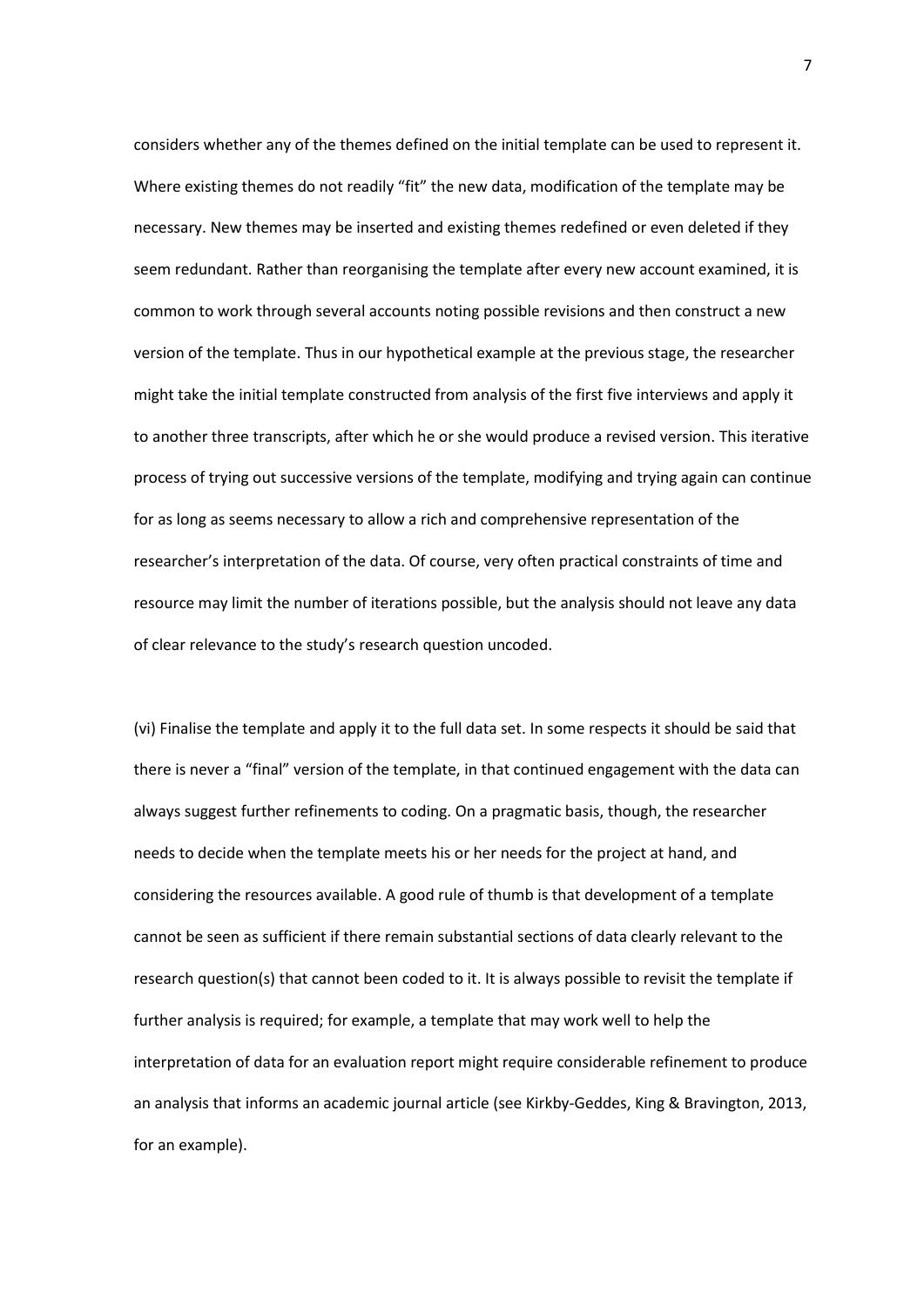#### **2.1 The epistemological position of Template Analysis**

The epistemological position of thematic analysis can often seem problematic. It is not uncommon to see research articles at the review stage (and sometime in print) that claim to have used a specific methodology such as IPA or Grounded Theory, but where even a cursory examination shows that the basic theoretical underpinnings of such approaches have not been adhered to. Instead, the researchers have taken the thematic analysis procedures associated with a methodology and used them in a way that is not in keeping with the methodology as a whole. An example would be studies "using" IPA, where theoretical ideas from mainstream psychology (or elsewhere) have been used quite prominently in shaping the analysis. Whilst the use of existing theory in, for example, the design of an IPA study need not conflict with the basic tenets of the approach (e.g. Brooks, King & Wearden, 2013), IPA is principally focused on individual's experience (Smith, Flowers & Larkin, 2009) and codes are generated from the data using a 'bottom up' approach. Approaching analysis with the intention of imposing existing theory or concepts on the data would thus be out of keeping with an IPA approach. Using methods such as IPA or grounded theory in a manner not in keeping with the approach often reflects a confusion between methodology and data analytical method, but may also be due to discomfort with a "mere" thematic analysis, devoid of inherent philosophical position. We would concur with Braun and Clarke's (2006) position that thematic analysis methods can be applied across a range of theoretical and epistemological approaches: what is important is that researchers using thematic analysis methods are explicit and upfront about their particular epistemological assumptions.

Similarly, Template Analysis is not inextricably bound to any one epistemology; rather, it can be used in qualitative psychology research from a range of epistemological positions. The flexibility of the technique allows it to be adapted to the needs of a particular study and that study's philosophical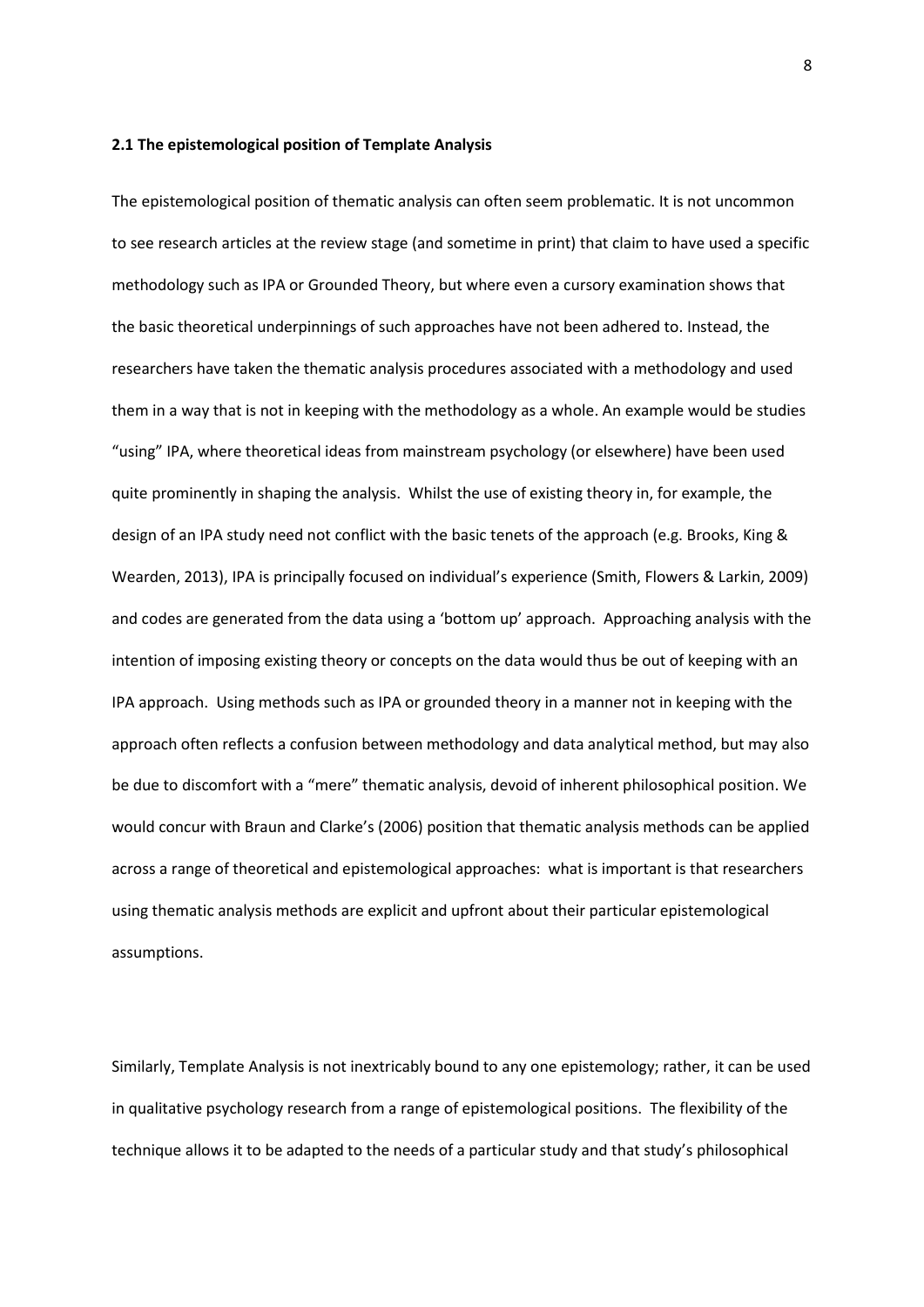underpinning. Template Analysis can thus be used in research taking a similar realist position to mainstream quantitative psychology, concerned with 'discovering' underlying causes of human action and particular human phenomena. When used in this way, one could expect to see the use of strong, well-defined *a priori* themes in analysis, and concerns with reliability and validity prioritised and addressed. In contrast, Template Analysis can also be used within what Madill, Jordan and Shirley (2000) have termed a "contextual constructivist" position (page 9), a stance which assumes that there are always multiple interpretations to be made of any phenomenon, and that these depend upon the position of the researcher and the specific social context of the research. A researcher using Template Analysis from this position would likely to take a bottom up approach to template development, using *a priori* themes far more tentatively, if at all, in the development of their template. Additionally, and somewhere between these two approaches, Template Analysis can also be used in research adopting a 'subtle realist' approach (e.g. Hammersley, 1992), a position which acknowledges that a researcher's perspective is inevitably influenced by their inability to truly stand outside the social world, own position in the social world, but nonetheless retains a belief in phenomena that are independent of the researcher and knowable through the research process. Such an approach can thus make claims as to the validity of a representation arising from research, while recognising that other perspectives on the phenomenon are possible. The applicability of Template Analysis taking a social constructionist approach, with its radical relativist epistemology, is more questionable. Certainly, it is not suited to those social constructionist methodologies that are concerned with the fine detail of how language constructs social reality in interaction, such as discursive psychology and conversation analysis. However, some social constructionist work does seek to look at text in a broader manner, and may use thematic types of analysis (e.g. Taylor & Ussher, 2001; Budds, Locke & Burr, 2013); there is no reason why Template Analysis should not be considered for this kind of analysis, though it would be crucial to be clear that themes were defined in terms of aspects of discourse rather than representations of personal experience.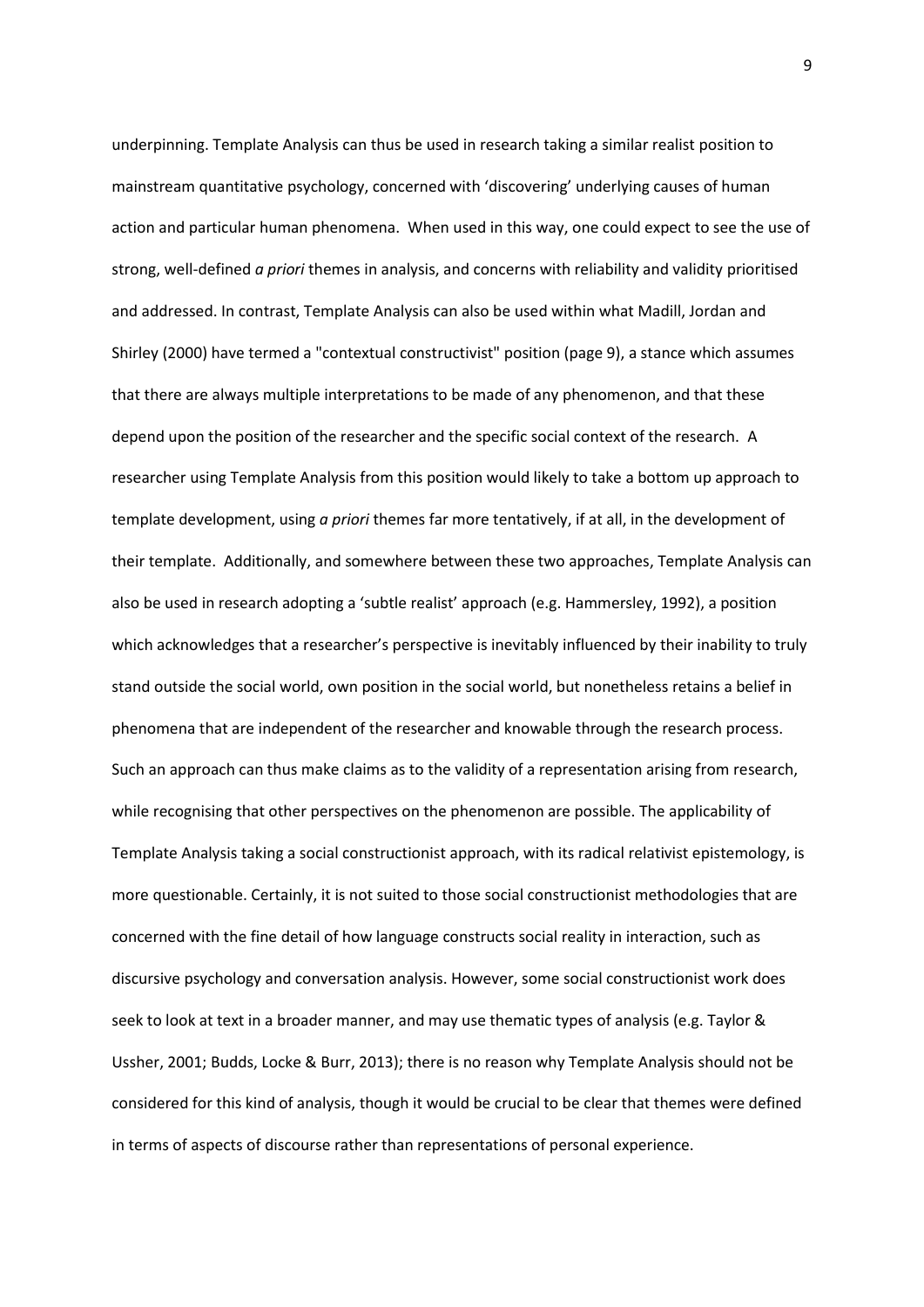#### **3 Examples of research using Template Analysis**

To illustrate how Template Analysis can be used in qualitative psychology research, we will now describe three rather different examples of research undertaken by the authors, all of which successfully used the technique. We will focus on the analysis stage of each project, to illustrate how Template Analysis may be used and adapted to meet the particular needs of a specific research project. Beyond these examples, Template Analysis has been used in a wide range of other settings including education, clinical psychology and sports science (King, 2012, provides more detail and references).

## **3.1 Case Study 1. Collaborative working in cancer care: An example of a large-scale project using a team analysis approach**

Our first example is taken from a large scale three year research project, undertaken by the first and last author and colleagues (King, Melvin, Brooks, Wilde, & Bravington, 2013). The focus of this research, which was funded by Macmillan Cancer Support, was an exploration of how different healthcare professionals in the United Kingdom work together to provide supportive and palliative care to patients with cancer and other long-term chronic health conditions. The main research aims were: (i) to examine how specialist and generalist nurses work with each other and with other professionals, carers and patients in providing supportive and palliative care to cancer patients; and (ii) to explore how these professional practices and relationships might differ in the care of long term condition patients. The theoretical position of this research drew on symbolic interactionist views of the professions (e.g. Macdonald, 1995) and constructivist psychological approaches to the person (e.g. Butt, 1996). These traditions emphasise that professional roles and identities are not fixed aspects of social structures, but are defined through the ways in which individual professionals interact with the social world they inhabit. This does not mean that nurses (in the case of the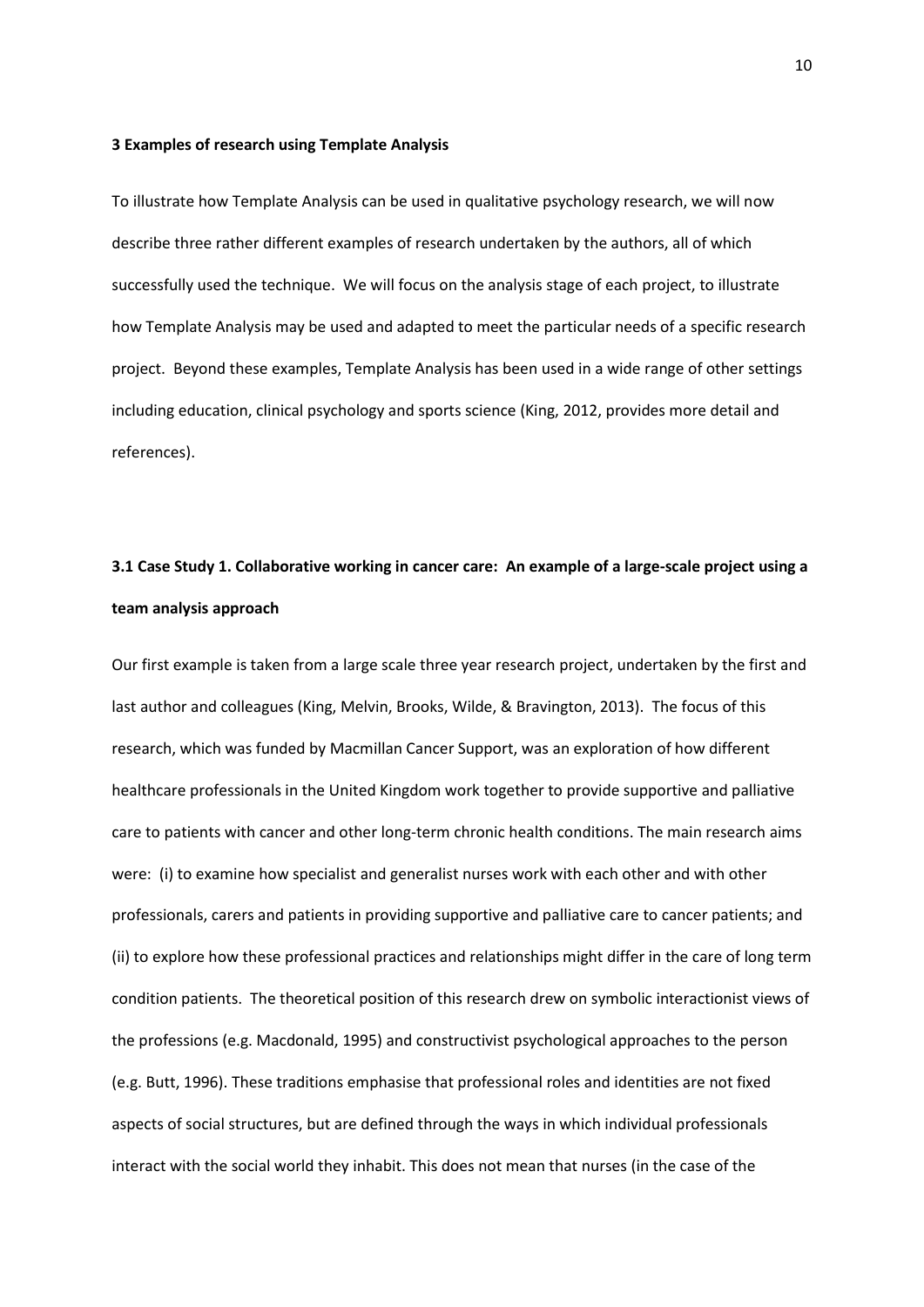present study) are free to construe roles and identities in whatever way they please; they are inevitably influenced by the views of professional bodies, their interactions with nursing and other professional colleagues, and of course the expectations of patients.

There were a number of implications for the research arising from this theoretical orientation. Firstly, it suggested the need to examine the social context of particular groups of nurses in depth in order to understand the circumstances that shape the way they understand their roles and identities. Secondly, it placed relationships and interactions at work at the centre of our research agenda. Thirdly, it necessitated a methodological approach that was flexible and able to examine nurses' experiences in depth. Our methodology was therefore one that was centrally concerned with the way different groups of nurses involved in the supportive care of cancer and long term condition patients worked with and understood each other's – and their own – roles and professional identities.

The research utilised a novel interview tool, the 'Pictor' technique (King, Bravington, Brooks, Hardy, Melvin, & Wilde, 2013), to explore networks of care and support in health and social care. The technique requires the research participant to choose a case of collaborative working in which they are, or have been, involved (in interviews with lay people this means their own case as patient, or that of the person they care for). Participants are provided with a set of arrow-shaped Post It notes and asked to lay them out on a large sheet of paper in a manner that helps them tell the story of their case. The 'Pictor chart' produced by the participant serves as the basis for the researcher to explore and reflect upon the case with the participant. Figure 1 shows an example of a Pictor chart from this study. Our primary focus in this study was on nursing staff, in both the acute (secondary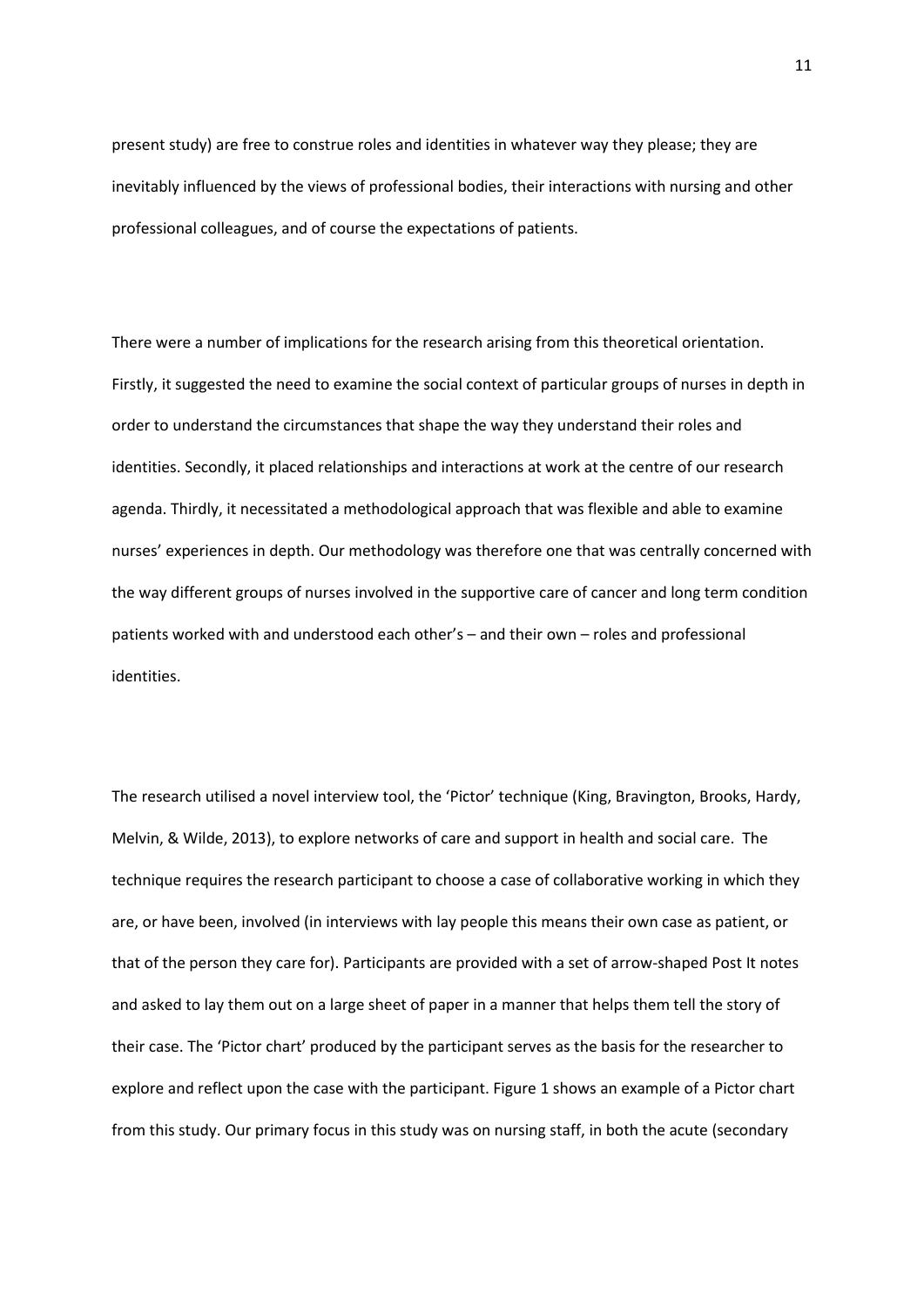#### **FIGURE 1 ABOUT HERE**

care) and community (primary care) sectors, but we also interviewed a wide range of other health and social care professionals, and some patients and carers.

Our total sample size numbered seventy nine participants, with most interviews lasting between 45 minutes and an hour and a quarter, making this a large scale project in qualitative research terms. Our research team was comprised of four academic psychologists and a nurse professional, and we adopted a team approach to data analysis and template development. *A priori* codes were defined through discussion, in the light of the stated aims of the project and through drawing on key issues emerging from previous research and policy literature in this area (including several of our own previous studies). For example, our *a priori* codes included broad themes identified as a priority by the research funder (e.g. issues around the concept of 'survivorship'); themes determined by our research aims (e.g. comparisons between cancer and long term conditions); and themes derived from our previous research findings (e.g. perceptions of a particular community nursing role, that of Community Matron - see King, Melvin, Ashby & Firth, 2010). An initial template (figure 2) was developed through group analysis of early interviews undertaken with participants from different professional groups. Over the next eight months, and in parallel with on-going data collection, the research team met at regular intervals to analyse further interviews, again using interview data from different participant groups. We have found this kind of collaborative working strategy valuable, as the process necessitates clear agreement and justification for the inclusion of each code, and a clear definition of its use.

#### **FIGURE 2 ABOUT HERE**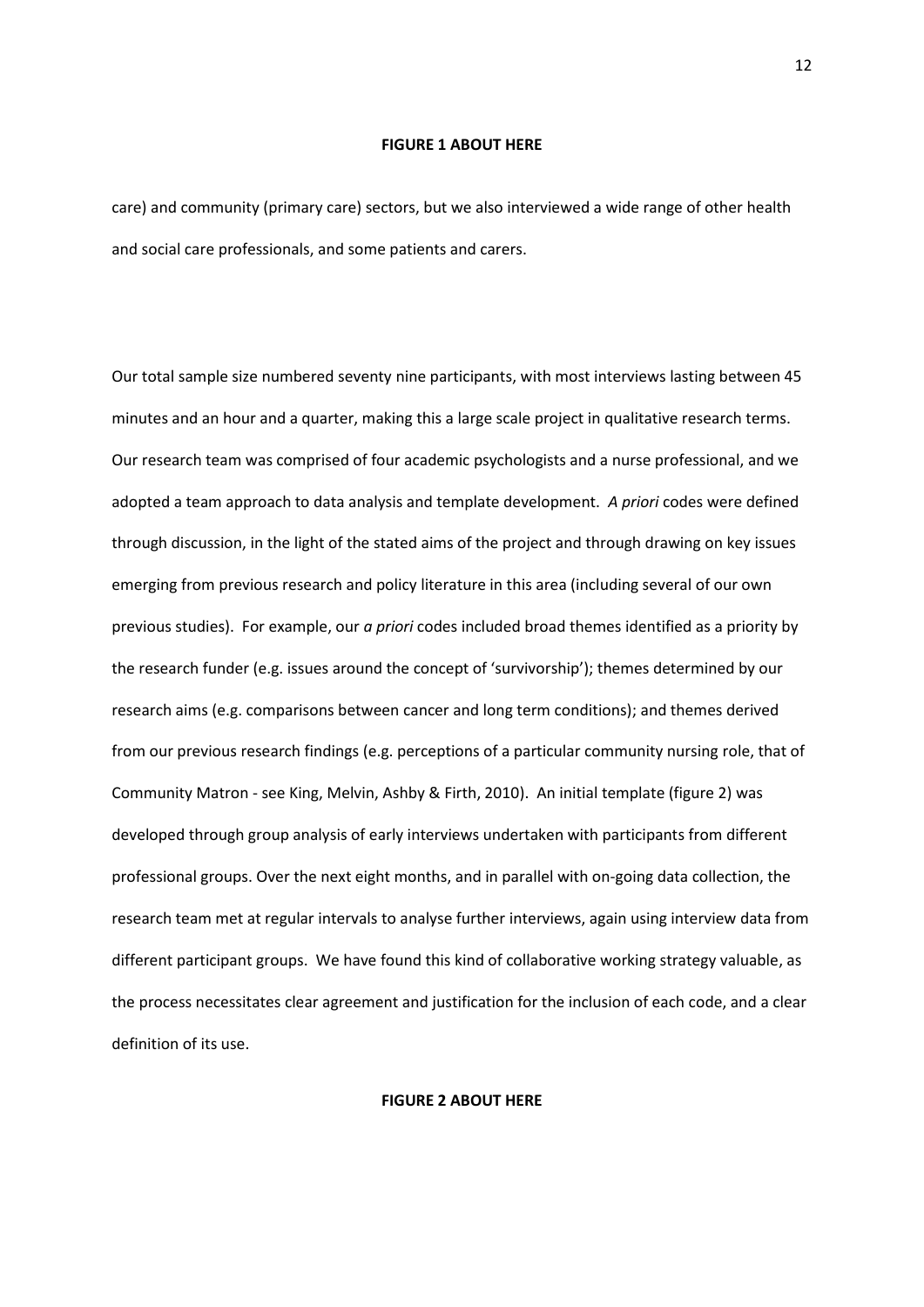Decisions about when a template is 'good enough' are unique to each particular project and will inevitably face pragmatic external constraints. In this project, at version 8 of our template, and after group analysis of twenty five interviews, all research team members were in agreement that the template covered all sections of text thus far encountered adequately and was likely to require no more than minimal modifications. The remaining interview transcripts were analysed individually by team members. Our group sessions of data analysis meant that all members of the research team had a good understanding of the template, which was, given the size and complexity of the final version, a great advantage when coding at these later stages. Coding was undertaken using the qualitative research software 'NVivo', which allowed for the coding of any data which appeared to be important but which was not accounted for in the template to be coded under a 'free node'. Any such additions were reviewed at our on-going regular research team meetings, and agreements reached as to whether and where to make revisions to the template.

#### **FIGURE 3 ABOUT HERE**

Figure 3 shows the top level themes for the final version of our template. At first glance, given that there are fewer top level themes than in our initial version (figure 2), it might appear that the template has been shortened and simplified. Not so: in fact, with closer examination of the data, and continual discussion amongst the team, the coding has significantly increased in depth, representing increased discrimination and clarity in our thinking about the data. . Depth, rather than breadth, of coding allows fine distinctions to be made in key areas: having too many top level themes may make it hard for a researcher to draw together the analysis as a whole. Figure 2 shows the entire version 1 template, including top level themes and all lower level coding. In contrast, Figure 3 shows just the first top level theme and the lower level coding associated with this one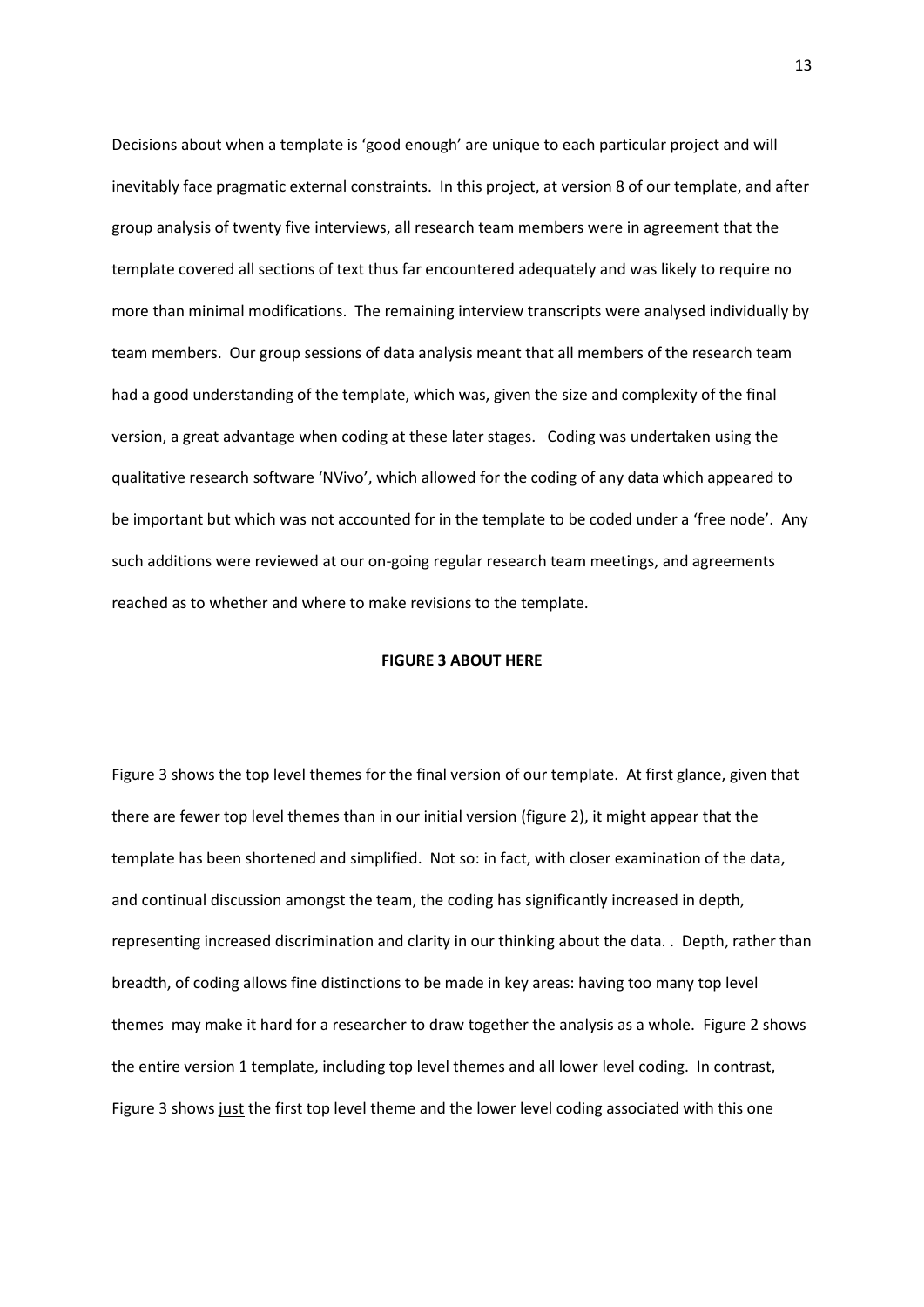theme from our final template. Our final version template was a nine A4 page document, in comparison to our version 1 template, which, in contrast, covered just one and a half sides of A4.

Findings from this research particularly highlighted the role of relational issues in collaborative working both between generalist and specialist nurses, and between different professionals from health and social care sectors. Rather than seeing relational issues as one among a number of important factors, our work suggests that relationships and relating are the core of collaborative working, and that as such, all those concerned with this phenomenon – researchers, practitioners and policymakers - should view collaborative working through a relational lens, and think carefully about the impact on relational aspects of collaborative working in the design and implementation of any change in services. We also drew attention in our findings to the striking difference between nursing services available to patients in the community depending on their particular illness condition, suggesting that there was seemingly a gap in support for cancer survivors within community-based services. Full findings are reported in King et al. (2013a).

# **3.2 Patient and significant other beliefs about back pain and work participation: An example of a study using existing theory in template development**

Our second example used Template Analysis in a rather different way to meet the needs of the particular research project. The focus of this study (undertaken by the first, second and last authors and colleagues) (McCluskey, Brooks, King, & Burton, 2011) was an exploration of work participation outcomes in patients with chronic low back pain, a leading cause of work disability in the United Kingdom (Health and Safety Executive, 2007).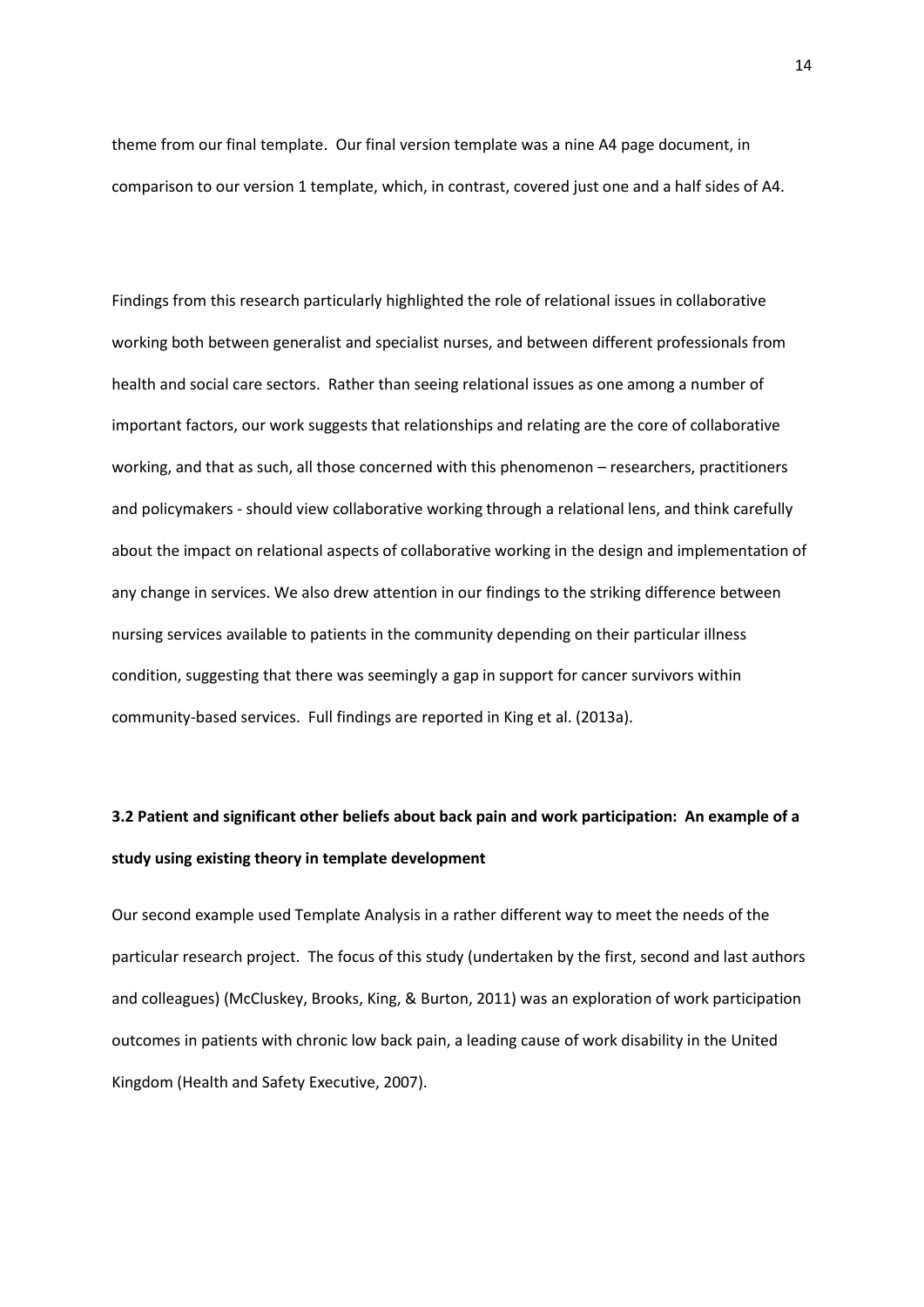An emerging body of research has suggested that beliefs about illness (illness perceptions) are important influences on clinical and work outcomes for those with back pain (e.g. Foster, Bishop, Thomas, Main, Horne, Weinman, & Hay, 2008; Main, Foster, & Buchbinder, 2010; Hoving, van der Meer, Volkova, & Frings-Dresen, 2010; Giri, Poole, Nightingale, & Robertson, 2009). One theoretical model which has been widely established as a useful framework through which to explore illness perceptions is the Common- Sense model of self-regulation of health and illness (the CSM) (e.g. Leventhal, Nerenz, & Steele, 1984). According to the CSM, illness perceptions (also known as illness beliefs, illness cognitions or illness representations) are patients' own implicit, common-sense beliefs about their illness, and guide the way an individual responds to and manages their condition. Illness perceptions are categorised by the CSM into five core dimensions: illness identity (including symptoms and label), perceived cause, expectations about timeline (how long the illness is expected to last), consequences of the illness and beliefs about curability and control (Leventhal, Meyer, & Nerenz, 1980; Leventhal et al., 1984). The CSM holds that cognitive and emotional representations of illness exist in parallel. The two types of representations are proposed to result in differing behaviours and coping procedures with cognitive representations leading to problem -based coping and emotional representations to emotion-focused coping procedures (Moss-Morris, Weinman, Petrie, Horne, Cameron, & Buick, 2002). Illness perceptions have been acknowledged to determine coping style, treatment compliance and emotional impact in a wide range of physical and mental health conditions (for a review see Hagger and Orbell, 2003).

Most of the research which has undertaken using the CSM in the context of back pain has used quantitative measures to elicit individuals' illness beliefs (e.g. Foster et al., 2008). In response to calls in the literature for more qualitative research to provide better insight into psychosocial obstacles to recovery and work participation for those with back pain (Nicholas, 2010; Wynn & Money, 2009), we undertook an exploratory interview study using the CSM to ask patients about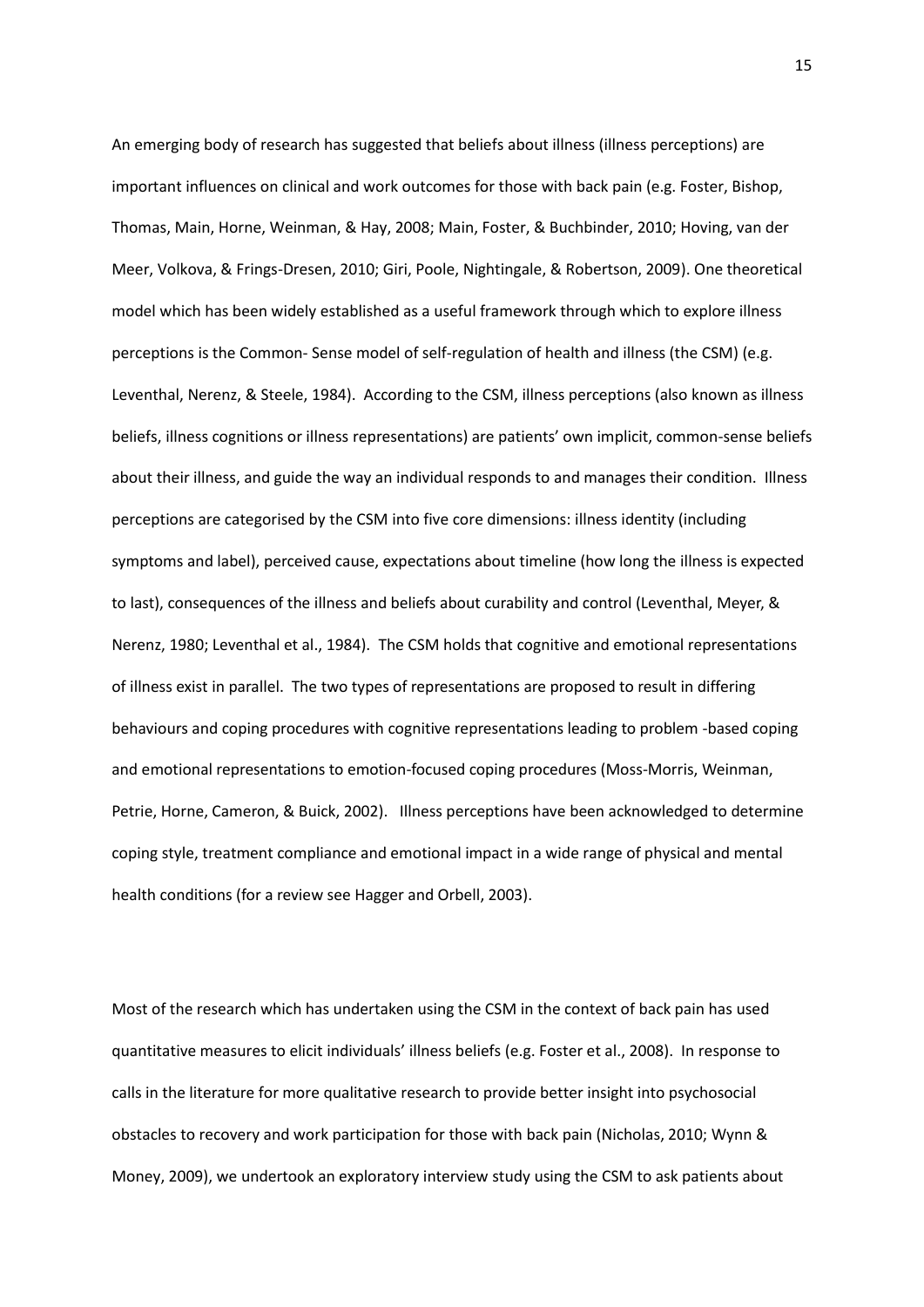their back pain in relation to work participation outcomes (see McCluskey et al., 2011). A novel aspect to this research was our inclusion of those close to patients – their 'significant others' – to allow for an exploration of the wider social influences on work participation for those with back pain. Despite the significant body of empirical evidence documenting the role that significant others have on individual pain outcomes (e.g. Boothby, Thorn, Overduin, & Ward, 2004; Leonard, Cano, & Johansen, 2006; Stroud, Turner, Jensen, & Cardenas, 2006), they are rarely included in work participation research. We interviewed five dyads (five patients and their 'significant others') about the patient's back pain. A well validated quantitative measure of illness perceptions (the revised Illness Perceptions Questionnaire [IPQ-R]) (Moss-Morris et al., 2002) was used as a guide to construct a semi-structured interview schedule, and we also used the scales which make up the IPQ-R as *a priori* themes to organise our initial template.

The IPQ-R provides a quantitative self-report assessment of the components delineated in the CSM, and additionally includes an assessment of emotional responses to illness ('emotional representations') and an assessment of the extent to which individuals believe they have a clear understanding of their condition ('illness coherence'). The timeline dimension is divided into two subscales: acute/ chronic and cyclical (assessing whether or not patients believe their condition to be of a cyclical nature). The cure/ control dimension is also divided into two subscales: personal control (measuring the degree to which respondents believe they have the ability to control their condition themselves) and treatment control (measuring the degree to which respondents believe treatment is effective in controlling their condition). Our aim in this study was to build on existing mainstream theory, and we used the IPQ-R subscales as clear, strong *a priori* themes with which to design our initial coding template. We thus began our analysis using nine *a priori* themes (illness identity; beliefs about causality; beliefs about timeline (acute/chronic); beliefs about timeline (cyclical); beliefs about consequences of back pain; beliefs about personal control of back pain;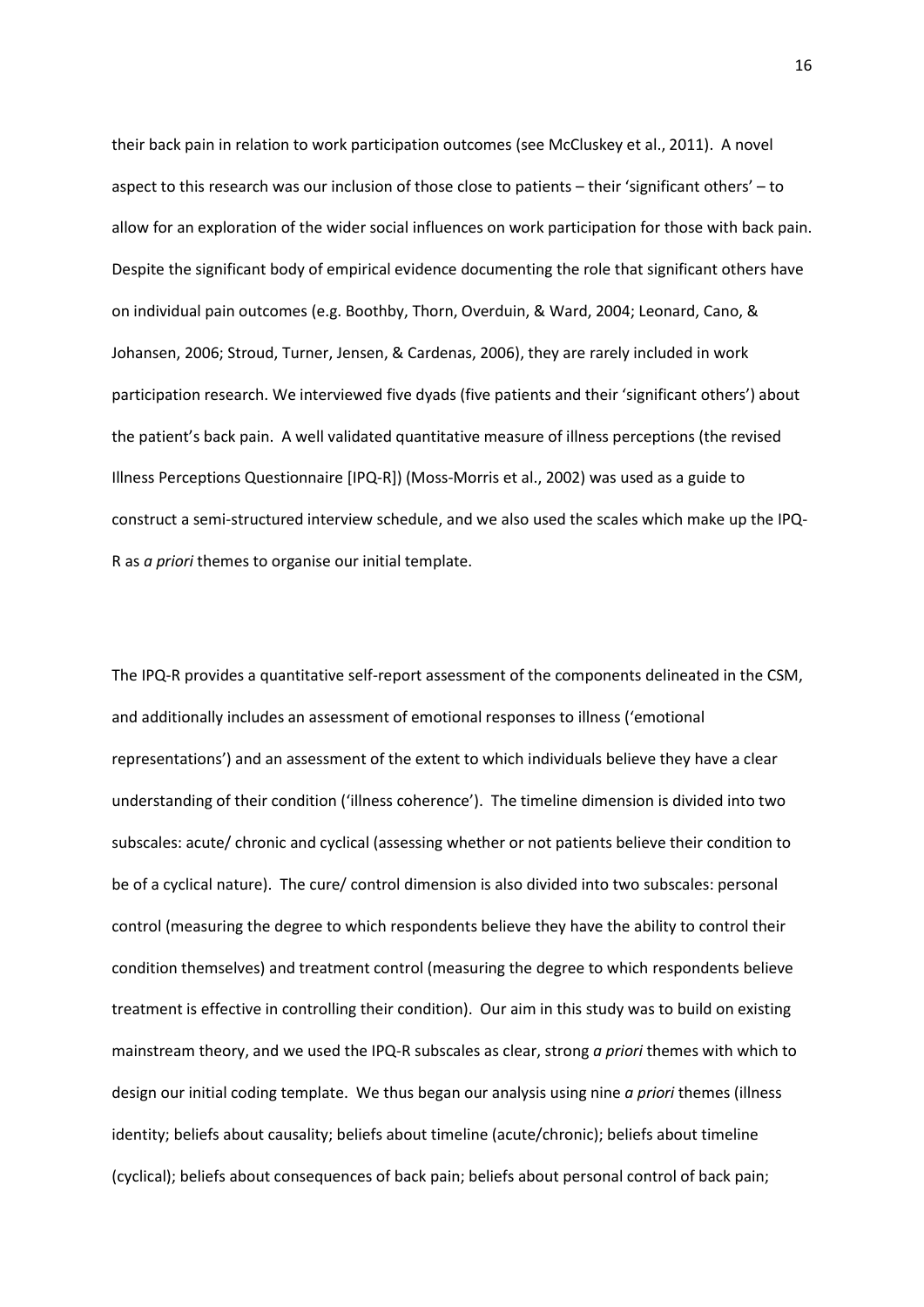beliefs about treatment control of back pain; emotional responses to condition; illness coherence). Our final coding template was comprised of six themes derived from the IPQ-R constructs (illness identity; beliefs about causality; expectations about timeline; perceived consequences of back pain; control, management and treatment of back pain; emotional responses to illness). Two additional higher level themes also emerged in our final template: (1) Patient identity – 'claimant as genuine' and (2) Role of significant others – 'influence of/ impact on significant others'. The final template is shown in Figure 4.

#### **FIGURE 4 ABOUT HERE**

Patient identity emerged as an important aspect for both patient and significant other respondents. Findings from this research suggest that there is a danger that patients who feel unable to stay in or return to their previous employment may adopt a very limiting "disabled" identity as a protection from socio-cultural scepticism about their condition, and derogatory rhetoric about "benefits scroungers". Such a strategy for defending the self may lead to a vicious circle whereby the patient focuses on what s/he cannot do, restricts activity further, and exacerbates the condition making it even less likely they will be able to return to work (McCluskey et al., 2011; Brooks, McCluskey, King, & Burton, 2013). In the CSM framework, 'illness identity' pertains to the specific symptoms associated by a patient with an illness, ideas about the label given to an illness and beliefs about its nature. Our 'patient identity' theme highlighted the ways in which an individual's self-perception may additionally play an important role in their formulation of a model for symptoms, and their subsequent behavioural responses. Equally as important, such beliefs were shared and sometimes further reinforced by significant others. Our analysis supported the CSM as a useful framework to explore beliefs about illness, but was additionally able to incorporate some of the ways in which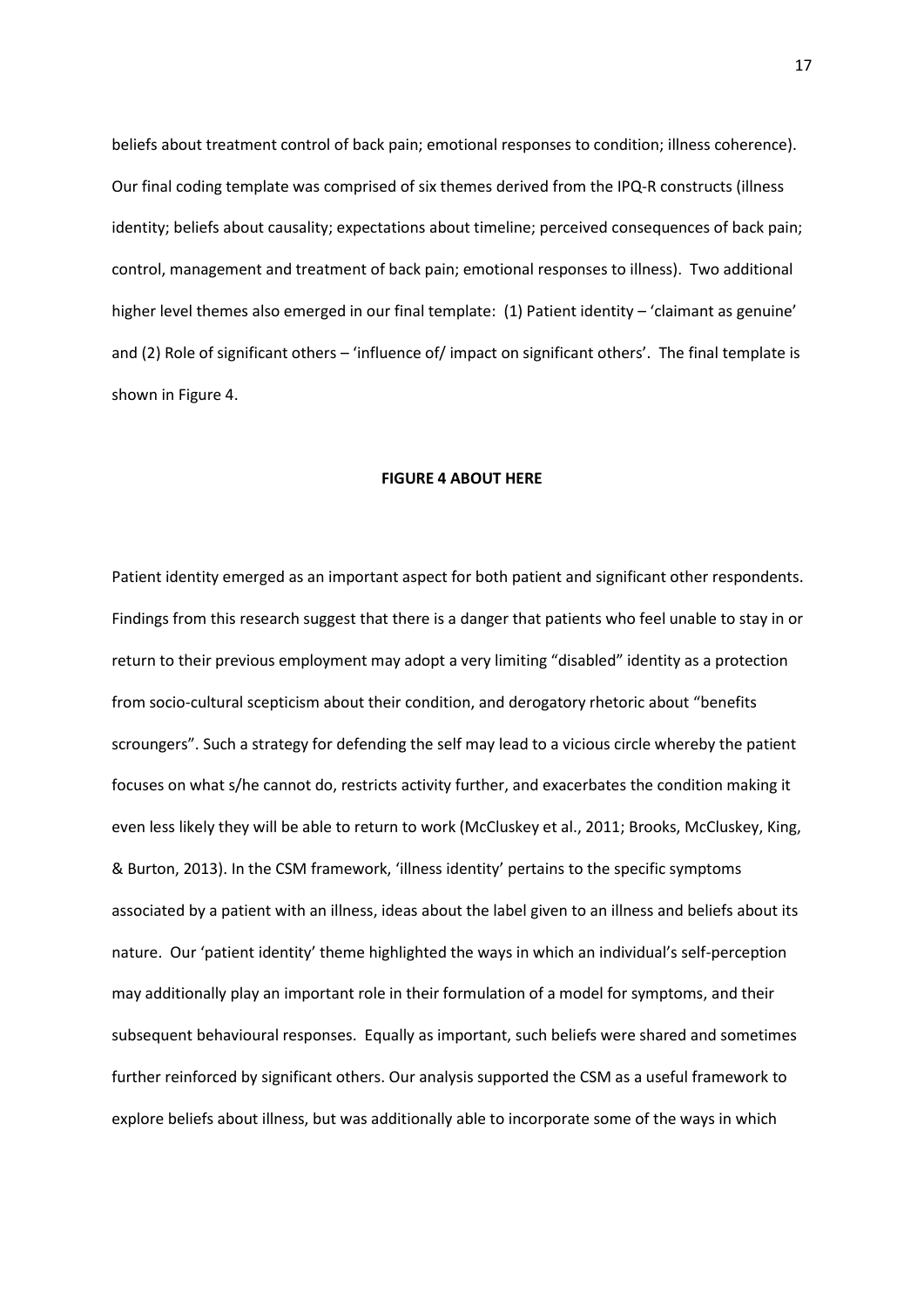other factors and wider social circumstances, may impact on work outcomes for patients with chronic back pain.

## **3.3 The erotic experience of BDSM participation: An example of a study using Template Analysis from an interpretive phenomenological stance**

The next example is taken from the third author's research (Turley, 2012). Broadly, this study aimed to investigate the lived experience of practitioners of consensual bondage, discipline, dominance & submission, and sadism & masochism (BDSM). Using a variety of innovative techniques to explore these experiences, the project successfully combined mixed phenomenological methods across two stages of empirical work. Template Analysis, when used within a broadly phenomenological perspective, has some clear similarities with IPA (e.g. Smith et al., 2009), another methodology widely used in qualitative research in psychology. There are two key features which differentiate between the approaches. Firstly, the idiographic focus of IPA and its detailed case-by-case analysis of individual transcripts maintaining the individual as a unit of analysis in their own right, mean that IPA studies are usually based on small samples. Template Analysis studies often (though not always) have rather more participants, and focus more on across case rather than within case analysis. Secondly, in IPA, codes are generated from the data rather than using pre-existing knowledge or theory that might be applied to the data set. In Template Analysis, the use of *a priori* codes allows the researcher to define some themes in advance of the analysis process.

In the first stage of this work, a descriptive phenomenological approach was used to explore the experiences of a sample of practitioners of consensual BDSM about their experiences (Turley, King, & Butt, 2011). A description of what was specifically erotic about BDSM participation was found to be noticeably absent from participants' accounts. The second stage of this work, which employed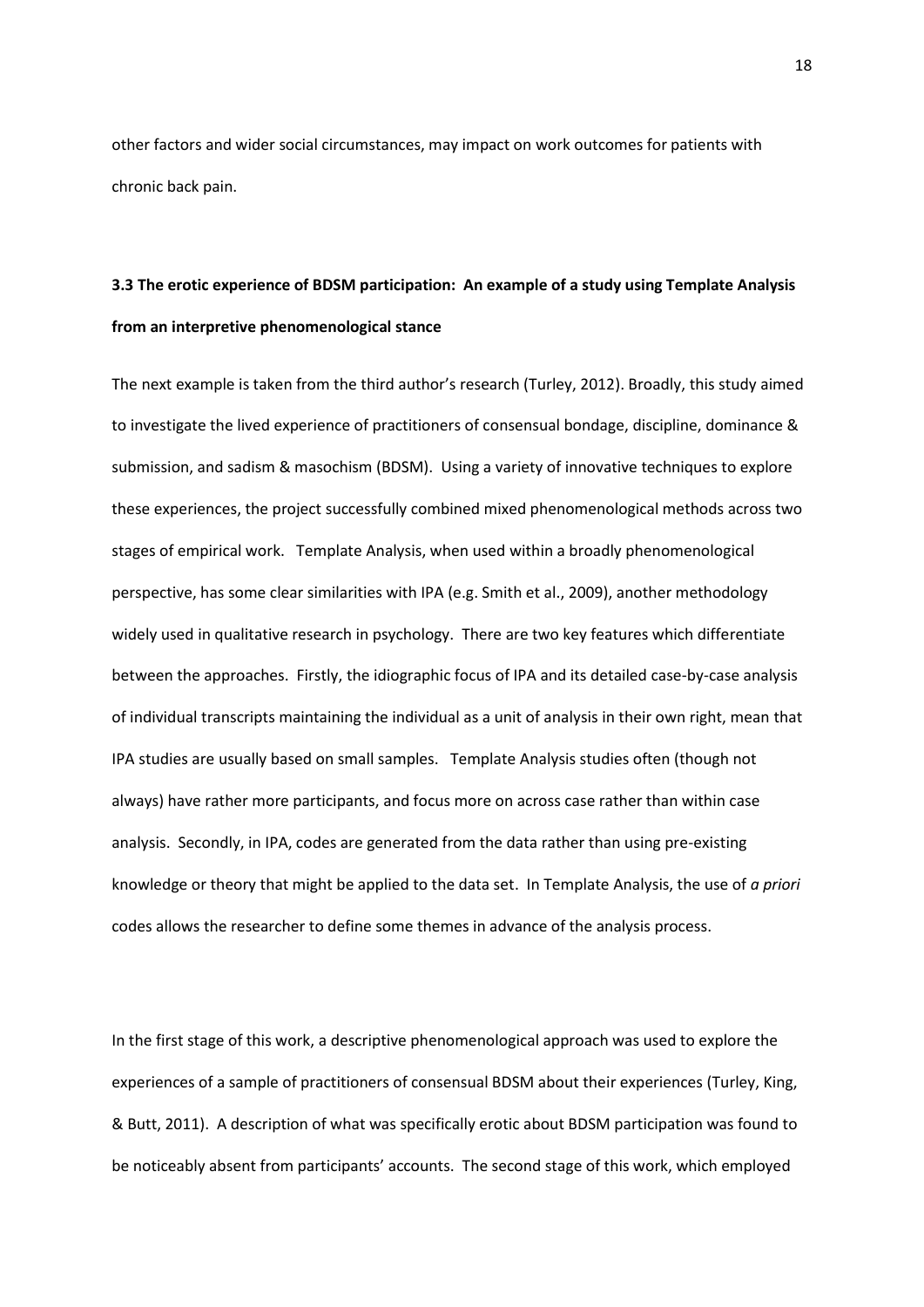Template Analysis to elucidate the specific constituents of BDSM that held erotic significance for participants, will be the focus of discussion in the present article. In this stage of the empirical work, semi-structured interviews were conducted with nine participants, four of whom had taken part in the first stage of the project and five who were new recruitments to the research. The detail and depth of data collected produced a rich and complex final template, reflecting the experiences of practitioners of consensual BDSM.

Procedurally, this research differs from the other examples presented in this article in a number of ways. As is often the case when using Template Analysis, a set of *a priori* themes were selected as a focus for the initial template. However, rather than draw on current theory or existing literature, salient findings from the first stage of this work were used to inform the selection of pertinent *a priori* themes. This was in part due to the paucity of previous research literature addressing eroticism and BDSM. Importantly, it was also a reflection of the phenomenological stance underpinning this work, and ensured analysis was grounded firmly in participants' own accounts, rather than presuppositions about the topic. Recognising that a phenomenological analysis requires an open attitude towards data, the researcher opted for a few broad *a priori* themes so as to avoid overlooking new and important aspects of the data that did not explicitly relate to those themes elicited from earlier work. Themes were deliberately broad in order to allow iterative redefinition and were comprised of the following: (1) The relationships between those involved in the BDSM scenes; (2) Anticipation; (3) Fantasy; and (4) Authenticity. The author's intention was to remain sensitive to these thematic areas, whilst simultaneously maintaining an open phenomenological stance. The interpretive phenomenological approach used in this research does not subscribe to the epochē, the philosophical notion that one can completely suspend pre-suppositions and judgements of a topic under study, viewing the phenomenon as if for the first time (Husserl, 1931). The author used the technique of bracketing and self-reflection, endeavouring to remain open to participants'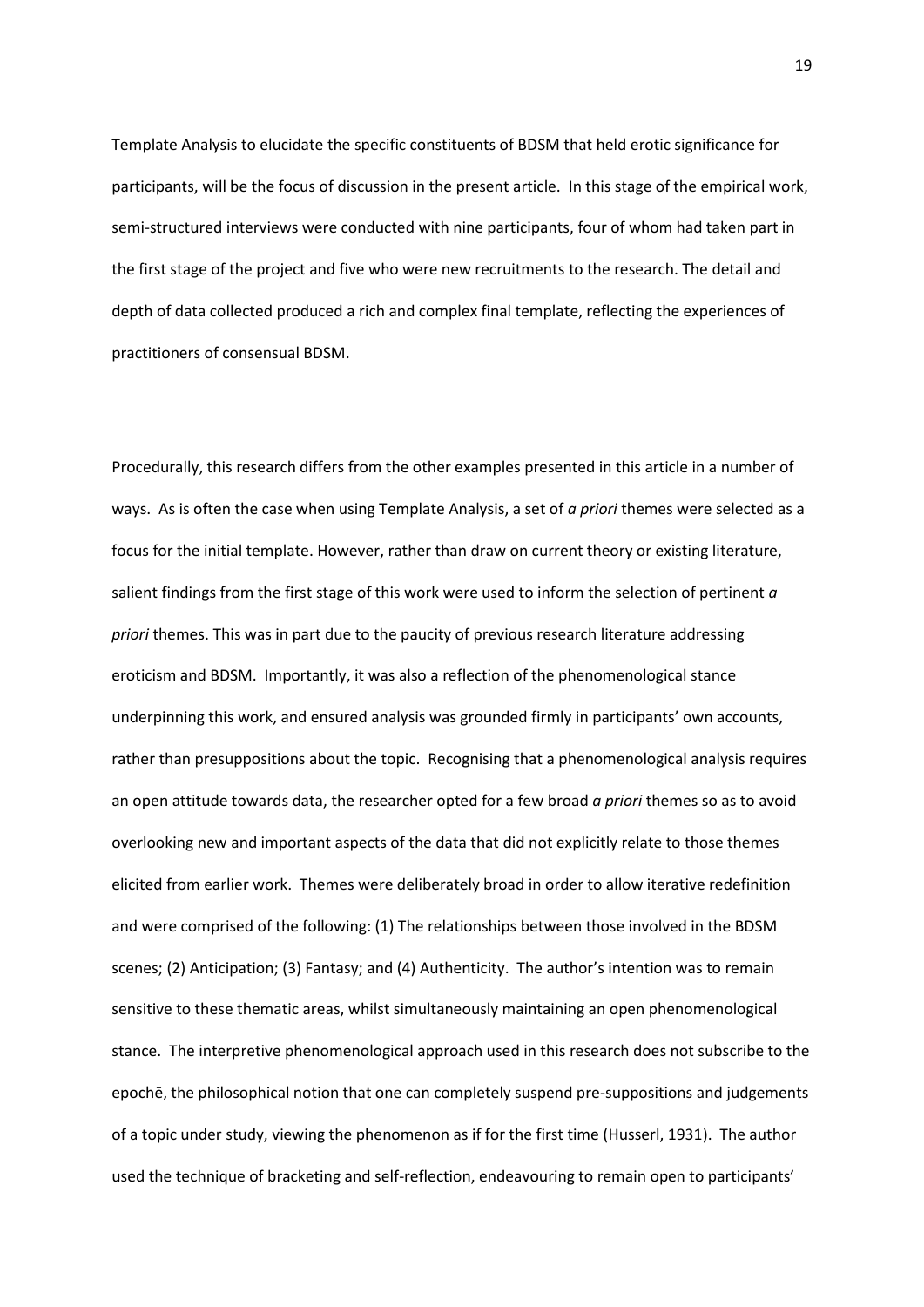accounts and making a determined effort to step outside of any personal and 'taken-for-granted' views about the participants, their experiences and BDSM more generally. Through a process of critical self-reflection, enabling the author to identify, clarify and reflect on her own perceptions of the research participants and the details of their experiences, the author was also able to critically examine how these perceptions might influence the analysis.

A further procedural difference between this study and other examples of work using Template Analysis relates to the development of the initial template (shown in figure 5). It is common practice in studies utilising Template Analysis to code a subset of data, and to use this coding in the development of an initial template. At first, the intention was to use the original four participants' transcripts to develop the template. However, the author became increasingly concerned that using only this data would make it more difficult to approach the remaining transcripts with a truly open phenomenological attitude. She therefore carried out preliminary coding of the entire data set, resulting in an initial template which is rather more comprehensive than might usually be expected (see figure 5).

#### **FIGURE 5 ABOUT HERE**

The initial template was used to code each interview transcript. The template was developed through the coding process to represent new emergent themes to segments of text, and modified so that existing themes were edited to include new material. A system using different coloured selfadhesive notes (Post-It note) was useful here, making it easier to move and re-organise themes in order to modify and develop the template. As reflected on above, the initial template in this study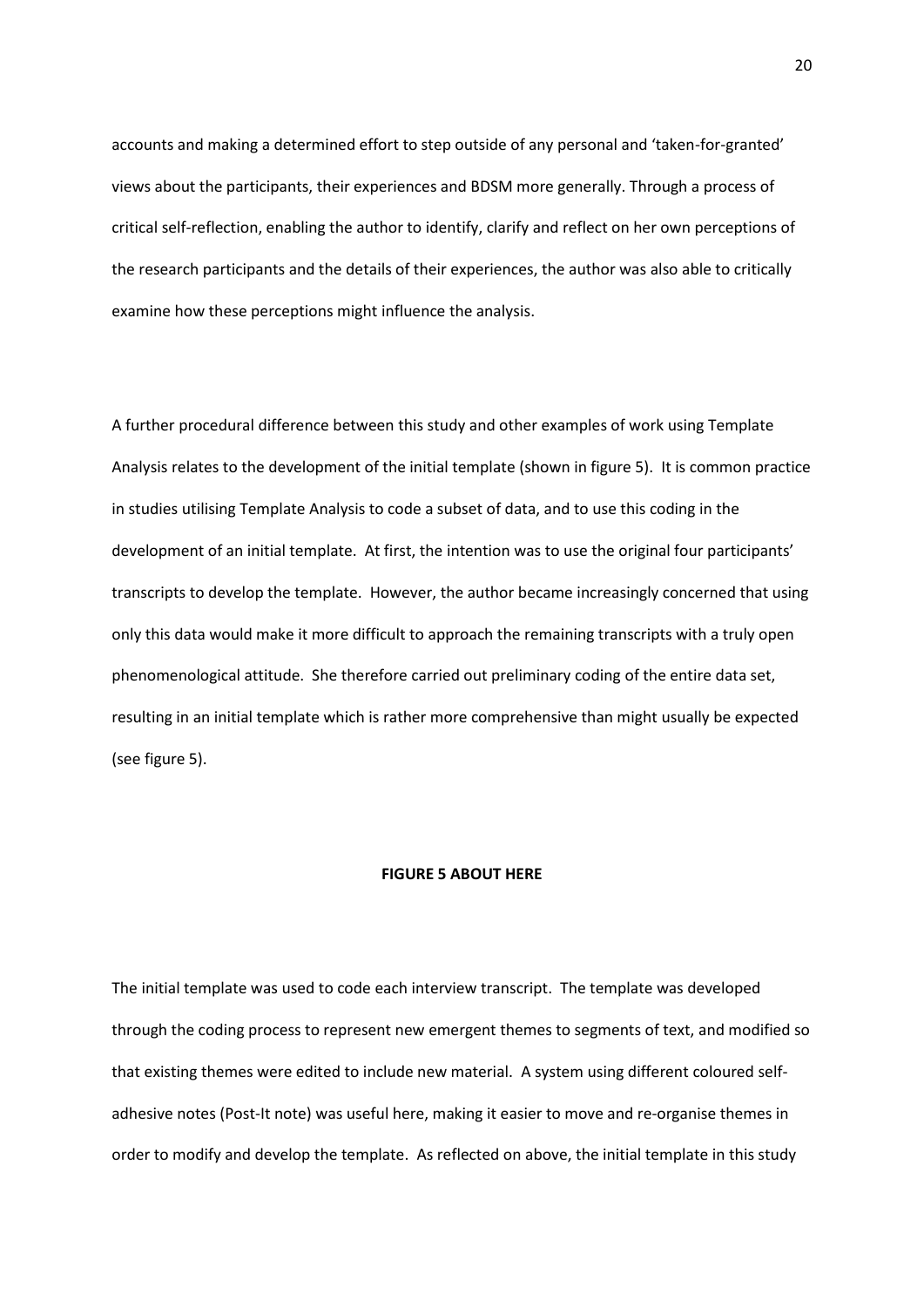was more comprehensive than is often the case in Template Analysis. One potential danger in producing a very detailed initial template is that researchers may, further on in the analysis process, be unwilling to modify or alter the template structure. The ability to easily add, remove and alter the position of the adhesive notes representing themes in this analysis helped overcome any potential reluctance to make any significant modifications and made it easy to reorganise or reclassify themes when required. Each time a change was made to the template, the previous coding was adjusted to incorporate this. The final template is illustrated in figure 6, and demonstrates the extent of the modifications made through this process. Some themes from the initial template (figure 5) have been deleted completely, whilst others have been modified by broadening or narrowing a theme, or through re-classification of the theme's hierarchical level. For example, the initial template contains the higher order theme 'temporality': through development and modification of the template, this theme eventually became a lower order theme encapsulated within the higher order theme of 'the qualities of BDSM participation', which had itself been modified from its initial incarnation of 'participants' understanding of their BDSM experience'. The theme of 'fantasy and reality' was re-classified from a higher order theme and became subsumed into the higher order theme of 'co-creation of fantasy world' as a lower order theme. Modifications to the templates were made on the basis of how best to capture and encompass all of the important elements of participants' experiences of BDSM, and there were five versions of the developing template between the initial and final template. Through the various modifications of the template, and in line with her phenomenological approach to this work, the author endeavoured to maintain an open attitude of discovery towards emerging themes in the data, ensuring that the structure of the template did not become fixed too early in the process of coding and analysis.

**FIGURE 6 ABOUT HERE**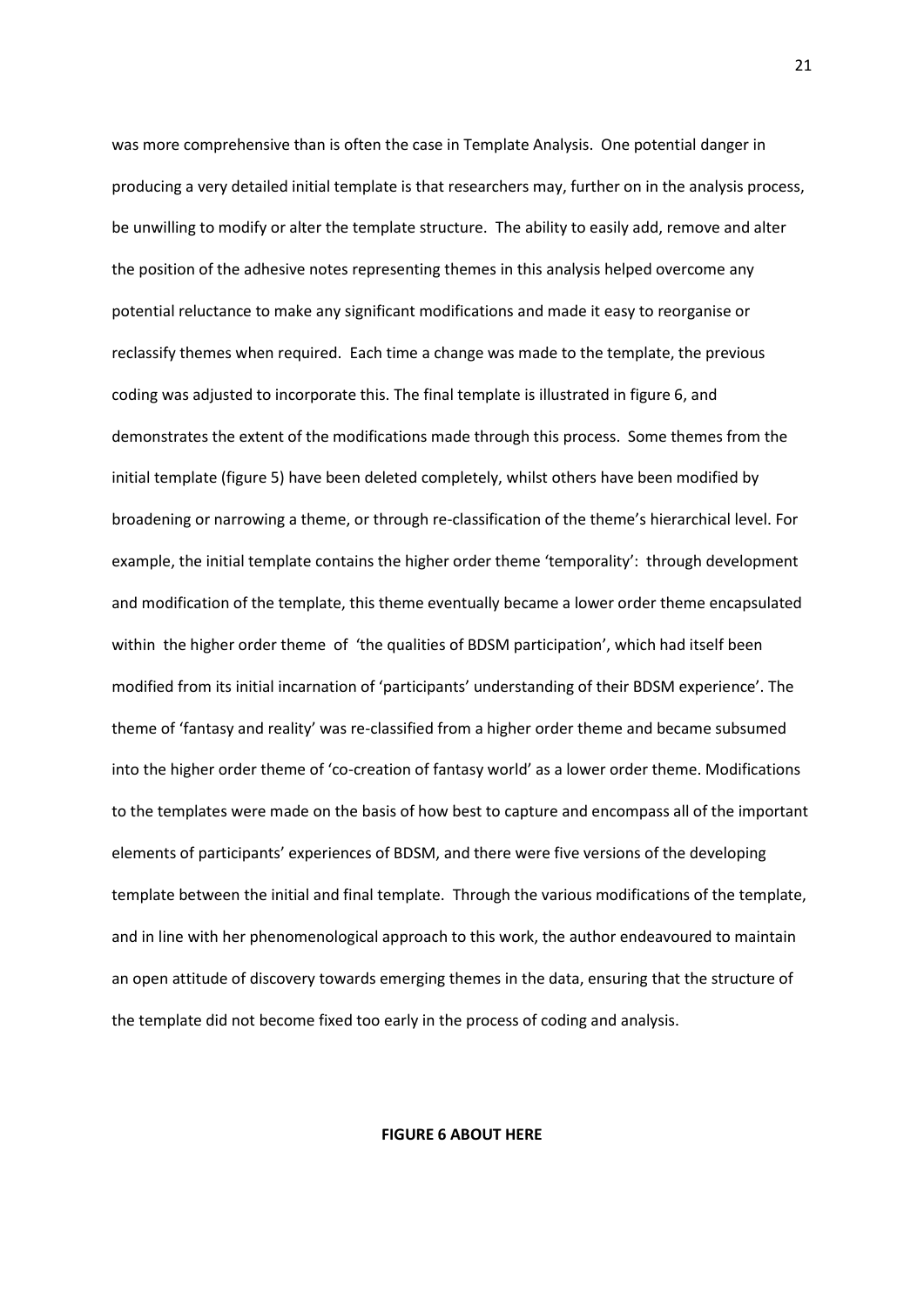Findings from both this and the first stage of this research reveal the complexity of BDSM, illustrated by subtle variations in the erotic scripts of participants. The co-creation of fantasy and the notion of authenticity were fundamental to the experience, which along with a sense of care, trust and partnership, were vital in order to achieve the erotic atmosphere – the latter concepts appearing contrary to the kinds of sexual activity involved. Whilst traditionally conceptualised as pathological by researchers taking an external perspective, this work successfully employed a phenomenological approach to contribute to an increasing body of work researching BDSM from a non-pathologising perspective.

#### **4 Conclusions**

In this concluding section, we highlight what we feel are the main distinctive features of Template Analysis, and discuss how these may be advantageous in qualitative psychological research. We also reflect on possible limitations of the technique.

As exemplified by the three very different case studies presented in this article, Template Analysis is a highly flexible approach that can be readily modified for the needs of a particular study. The method can be adapted to fit different research topics and the available resources of a particular study. Additionally, Template Analysis can be used from a range of different epistemological and methodological positions. In comparison to some other methods of qualitative data analysis, Template Analysis may offer a more flexible technique with fewer specified procedures, allowing researchers to tailor the approach to the requirements of their own project. Template Analysis may offer a suitable alternative to qualitative psychology researchers who find that other methods of analysis come with prescriptions and procedures which are difficult to reconcile with features of their own study.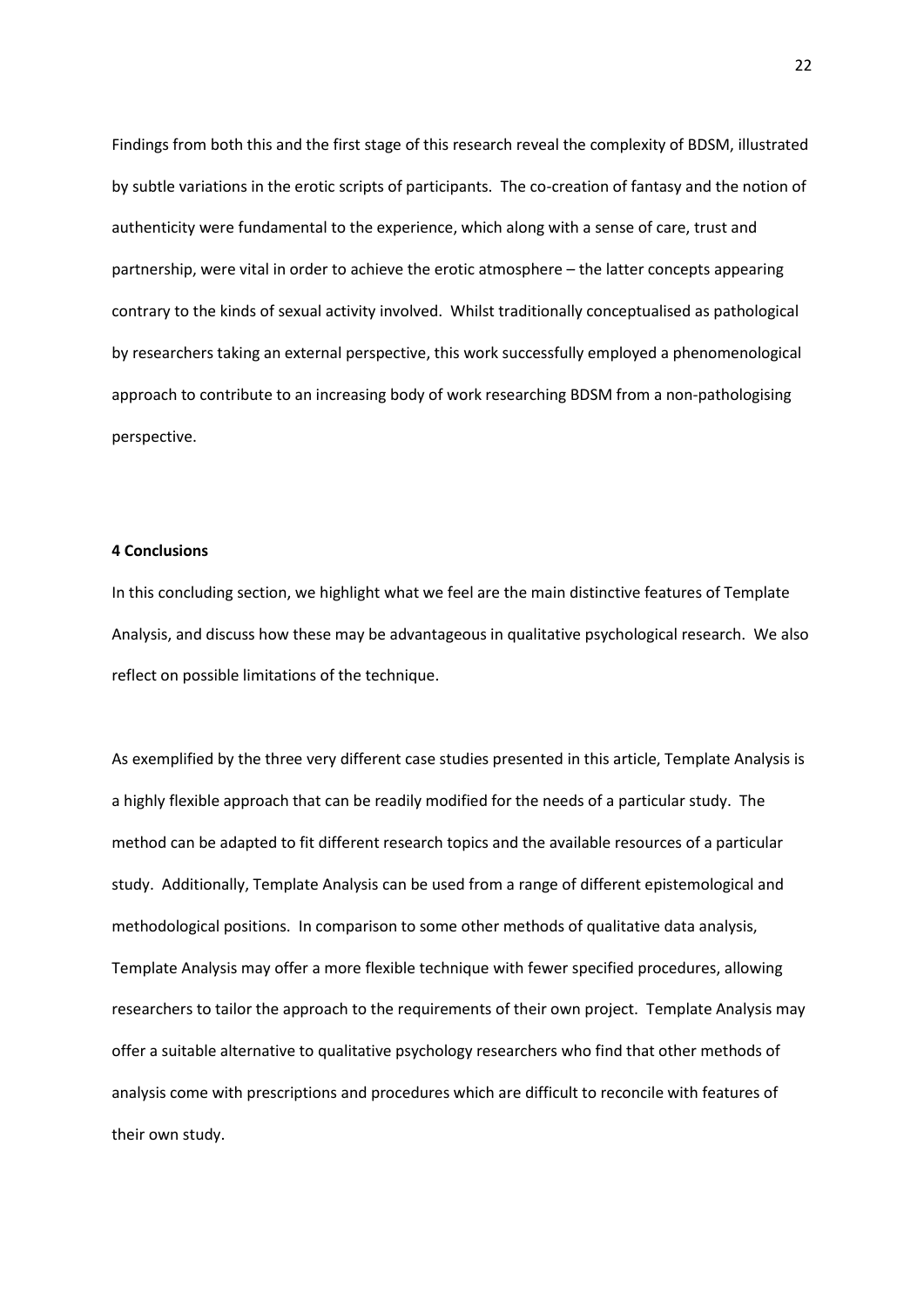A particular feature of Template Analysis is its use of *a priori* themes, allowing researchers to define some themes in advance of the analysis process. The case studies presented in this article demonstrate how *a priori* themes can be usefully employed in different ways in diverse areas of research: ensuring focus on key areas potentially relevant to a study, building on existing theory, and developing ideas in linked pieces of research. Although not a requirement of the method, the use of *a priori* themes can be particularly advantageous in qualitative psychology research with particular applied concerns which need to be incorporated into the analysis. *A priori* themes are always as equally subject to redefinition or removal as any other theme should they prove ineffective at characterising the data. However, the selective and judicious use of *a priori* themes can allow researchers to capture important theoretical concepts or perspectives that have informed the design and aims of a study, or to address practical concerns such as evaluation criteria that a research project has been designed to address.

There are potential limitations to the approach which should be acknowledged. The focus in Template Analysis is typically on across case rather than within case analysis, the result of which is unavoidably some loss of holistic understanding in relation to individual accounts. This is a limitation of any thematic approach to qualitative data analysis, and a problem which manifests more evidently in studies employing larger sample sizes. Whilst recognising this as a principally inescapable limitation, our response to this in our own work has often been to combine cross-case analysis with the more idiographic – the sagacious use of individual case summaries to illustrate a line of reasoning can successfully achieve this.

Whilst the flexibility of Template Analysis is one of the method's acknowledged strengths, the tractable process of developing an initial template and of the template structure itself may feel less secure for relatively inexperienced qualitative researchers than the kind of clear progression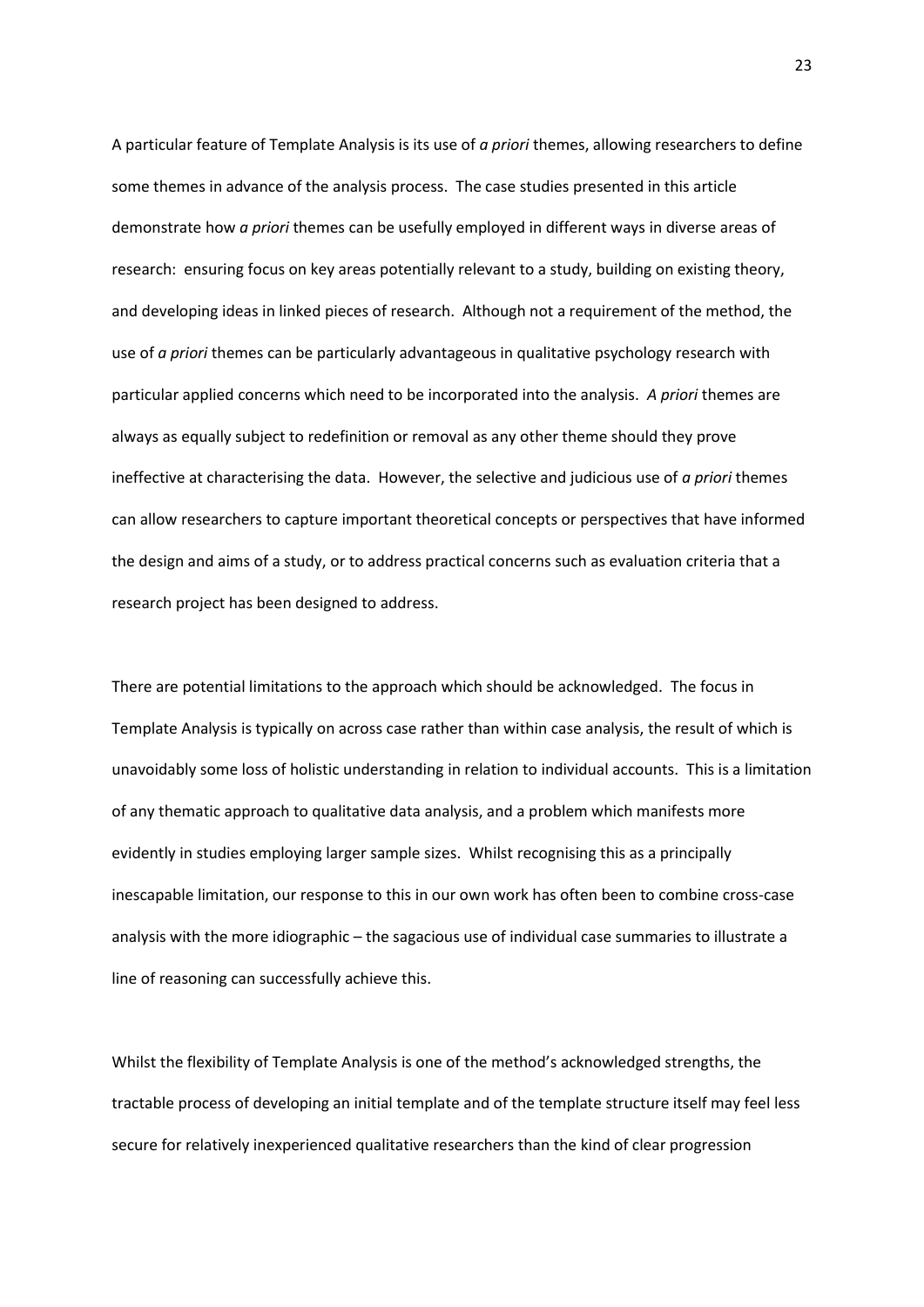described in other forms of thematic analysis which explicitly advocate moving from the descriptive to the interpretive and finally towards overarching themes. Without such explicit instruction to keep initial coding purely descriptive, there is a danger that researchers can rush too far in the direction of abstraction in interpretation. However, in our extensive experience of teaching Template Analysis to novice researchers, we have not encountered many who have found the method's flexible approach to coding structure problematic. A more prevalent difficulty we have observed in novice researchers using Template Analysis is the danger of losing sight of the original research project aims, and focusing on the constructed template as an end product, rather than a means to an end. It is essential to remember that template development is intended as a way of making sense of data, and not the purpose of the analysis in and of itself.

Overall though, we would suggest that Template Analysis offers a clear, systematic and yet flexible approach to data analysis in qualitative psychology research. The flexibility of the coding structure in Template Analysis allows researchers to explore the richest aspects of data in real depth. The principles of the method are easily grasped, and the discipline of producing a template forces the researcher to take a systematic and well-structured approach to data handling. The use of an initial template followed by the iterative process of coding means that the method is often less timeconsuming than other approaches to qualitative data analysis. Iterative use of the template encourages careful consideration of how themes are defined and how they relate to one another. This approach lends itself well to group or team analysis, and working in this way ensures a careful focus on elaborate coding structures as the team collaboratively define meanings and structure. Template analysis can additionally handle larger data sets rather more comfortably than some other methods of qualitative data analysis although it can also be used with small sample sizes and has been used in the analysis of a single autobiographical case (King, 2008).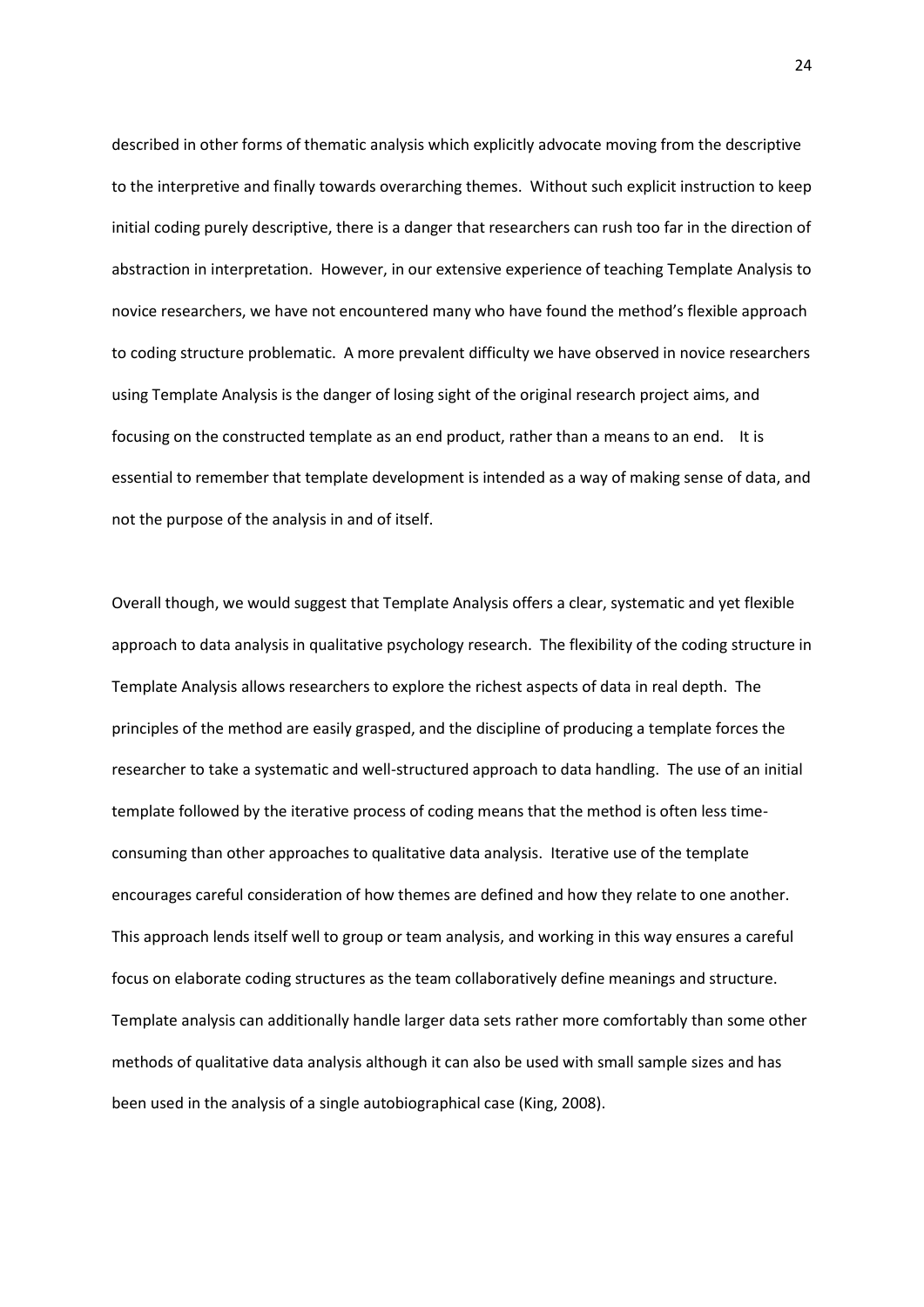A common feature of qualitative psychological research is the extensive and often complex data it produces. How a researcher or research team move from this mass of data to produce an understanding of their research participants' experiences depends upon their choice of data analysis technique. There is no one 'best' method of data analysis in qualitative psychology research, with choices regarding analysis determined by broader theoretical assumptions underpinning the work and the research question itself. Nonetheless, we hope that in this article we have demonstrated that Template Analysis is, in our experience, one method which can have real utility in a diverse area of qualitative psychology research settings.

### **Acknowledgements**

The 'Unpicking the Threads' study presented in case study 1 was funded by a grant from Macmillan Cancer Support. The research presented in case study 2 was supported by grants from BackCare, NHS Blackburn with Darwen, and the Bupa Foundation.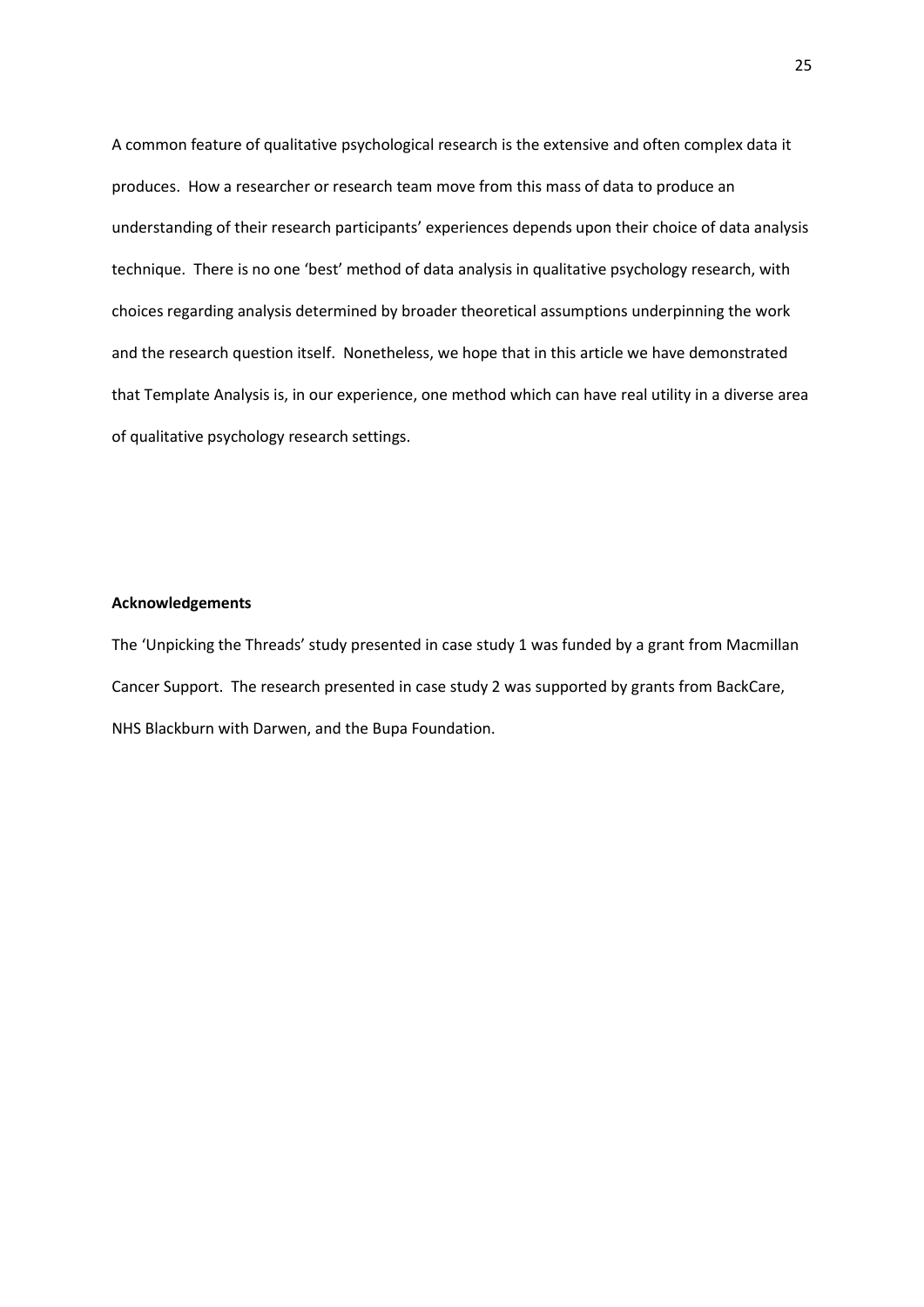#### **References**

Boothby, JL, Thorn, BE, Overduin, LY & Ward, LC 2004, 'Catastrophizing and perceived partner responses to pain', *Pain,* vol. 109**,** pp. 500-506.

Braun, V & Clarke, V 2006, 'Using thematic analysis in psychology', *Qualitative Research in Psychology*, vol. 3, pp. 77-101.

Brooks, J, 2014, *Young people with diabetes and their peers - an exploratory study of peer attitudes, beliefs, responses and influences*, Project report to Diabetes UK, University of Huddersfield.

Brooks, J, McCluskey, S, King, N & Burton, K 2013, 'Illness perceptions in the context of differing work participation outcomes: exploring the influence of significant others in persistent back pain', *BMC Musculoskeletal Disorders*, vol. 14, p. 48.

Brooks J, King N & Wearden, A 2014 'Couples' experiences of interacting with outside others in chronic fatigue syndrome: a qualitative study', *Chronic Illness*, vol. 10, pp.5-17.

Budds, K, Locke, A & Burr, V 2013, 'Risky Business: Constructing the "choice" to "delay" motherhood in the British press', *Feminist Media Studies*, vol. 13, pp. 132-147.

Butt, T 1996, 'PCP: Cognitive or social psychology?', in JW Scheer & A Catina (eds.), *Empirical constructivism in Europe, The Personal Construct approach*, Giessen: Psychosozial-Verlag, pp.58-64.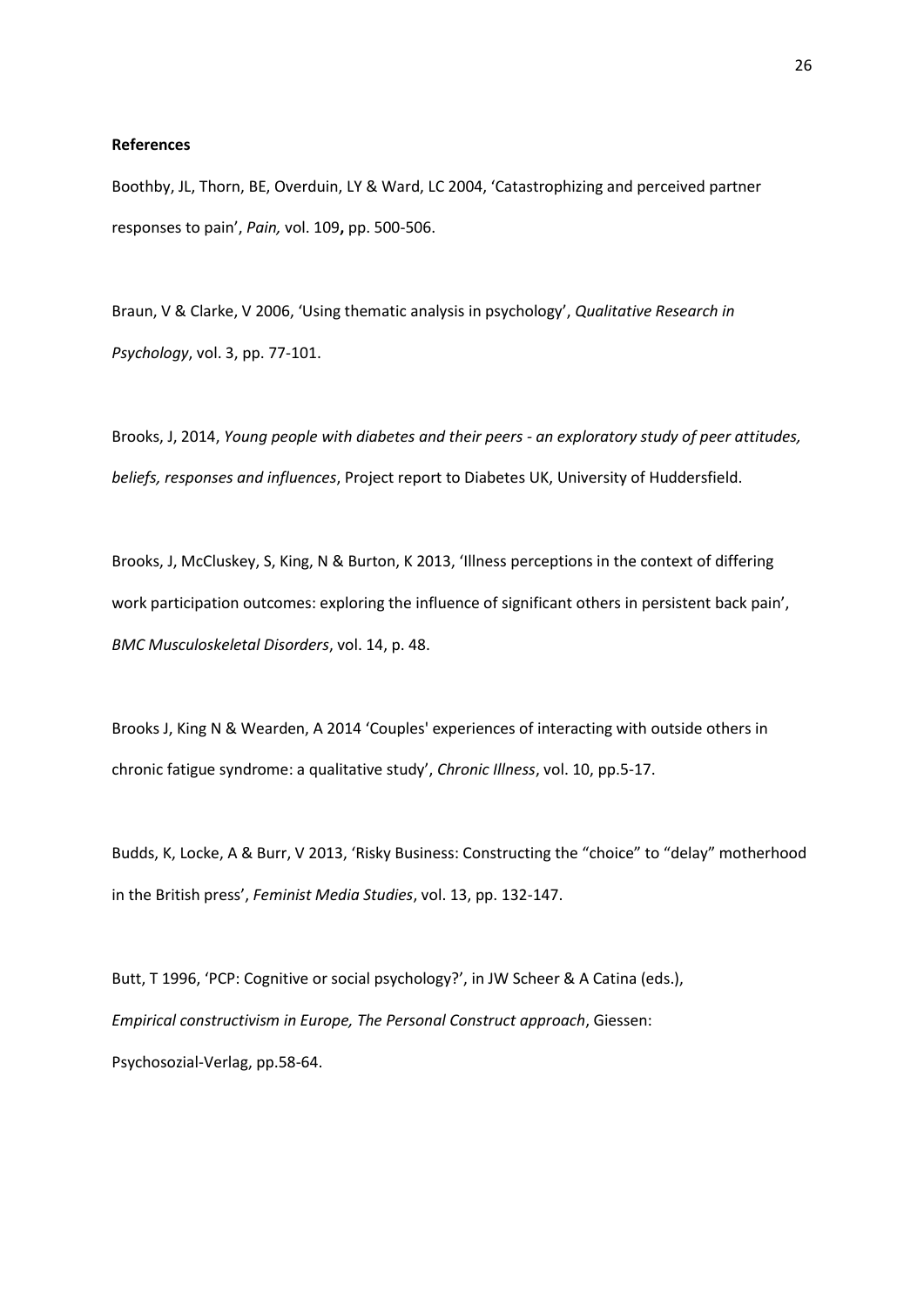Dornan T, Carroll C & Parboosingh J 2002, 'An electronic learning portfolio for reflective continuing professional development', *Medical Education*, vol. 36, pp.767-769.

Foster, N, Bishop, A, Thomas, E, Main, C, Horne, R, Weinman, J & Hay, E 2008, 'Illness perceptions of low back pian patients: what are they, do they change, and are they associated with outcome?', *Pain,* vol. 136, pp. 177-187.

Giri, P, Poole, J, Nightingale, P & Robertson, A 2009, Perceptions of illness and their impact on sickness absence', *Occupational Medicine,* vol. 59, pp.550–555.

Goldschmidt, D, Schmidt, L, Krasnik, A, Christensen, U & Groenvold, M 2006, 'Expectations to and evaluation of a palliative home-care team as seen by patients and carers', *Supportive Care in Cancer*, vol. 14, pp. 1232-1240.

Hagger, MS & Orbell, S 2003, 'A meta-analytic review of the common-sense model of illness representations', *Psychology and Health*, vol. 18, pp.141 — 184.

Hammersley, M 1992, *What's wrong with ethnography?*, Routledge, London.

Health and Safety Executive (HSE) 2007, *Self-reported work-related illness and workplace injuries In 2005/6: Results from the Labour Force Survey. National Statistics,* Health and Safety Executive, United Kingdom.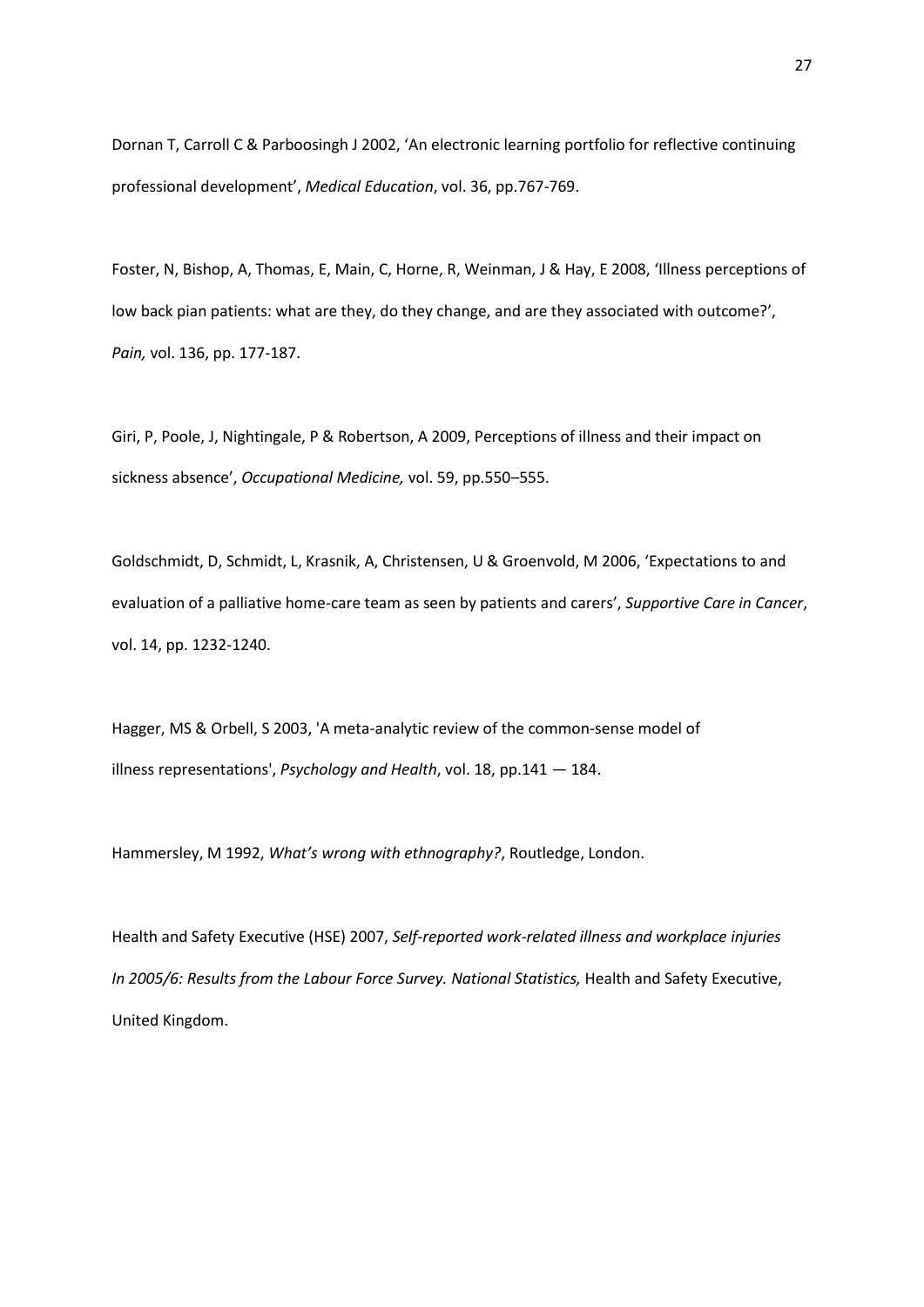Hoving, J, van der Meer, M, Volkova, A & Frings-Dresen, M 2010, 'Illness perceptions and work participation: a systematic review' *International Archives of Occupational and Environmental Health*, vol. 83, pp. 595–605.

Husserl, E 1931, *Ideas: General Introduction to Pure Phenomenology*. Trans. WR Boyce Gibson, George Allen & Unwin Ltd., London.

Kent, G 2000, 'Understanding the experiences of people with disfigurements: An integration of four models of social and psychological functioning', *Psychology, Health and Medicine*, vol. 5, pp. 117- 129.

King, N 2012, 'Doing template analysis', in G Symon and C Cassell (eds.), *Qualitative Organizational Research,* Sage, London, pp. 426-450.

King, N 2008, 'What Will Hatch? A Constructivist Autobiographical Account of Writing Poetry', *Journal of Constructivist Psychology*, vol. 21, pp. 274-287.

King, N, Bravington, A, Brooks, J, Hardy, B, Melvin, J & Wilde, D 2013*, '*The Pictor Technique: A Method for Exploring the Experience of Collaborative Working', *Qualitative Health Research*, vol. 23, pp. 1138-1152.

King, N, Carroll, C, Newton, P & Dornan, T 2002 '"You can't cure it so you have to endure it": the experience of adaptation to diabetic renal disease', *Qualitative Health Research*, vol. 12, pp.329-346.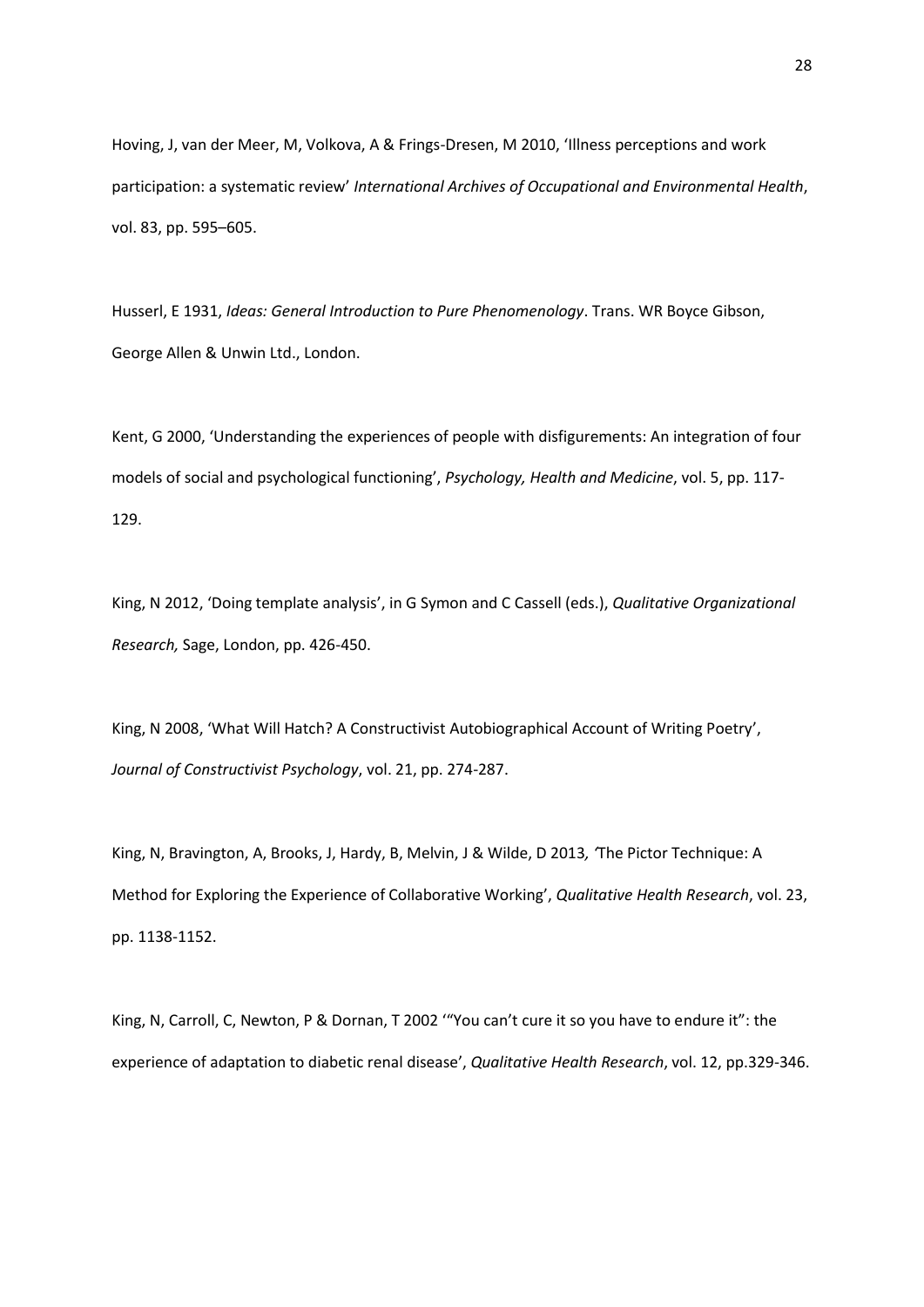King, N, Melvin, J, Ashby, J & Firth, J 2010, 'Community palliative care: role perception'*, British Journal of Community Nursing*, vol. 15, pp. 91-98.

King, N, Melvin, J, Brooks, J, Wilde, D & Bravington, A 2013a, *Unpicking The Threads: How specialist and generalist nurses work with patients, carers, other professionals and each other to support cancer and long-term condition patients in the community,* Project Report, University of Huddersfield.

King, N & Horrocks, C 2010, *Interviews in Qualitative Research*, Sage, London.

Kirkby-Geddes, E, King, N & Bravington, A 2013, 'Social Capital and Community Group Participation: Examining 'Bridging' and 'Bonding' in the Context of a Healthy Living Centre in the UK', *Journal of Community and Applied Social Psychology*, vol. 23, pp. 271-285.

Leonard, MT, Cano, A & Johansen, AB 2006, 'Chronic pain in a couple's context: A review and integration of theoretical models and empirical evidence', *The Journal of Pain*, vol. 7, pp. 377-390.

Leventhal, H, Nerenz, D & Steele, D. 1984, 'Illness representations and coping with health threats', in A Baum, S Taylor and J Singer (eds.), *Handbook of Psychology and Health: Social Psychological Aspects of Health*, Erlbaum, Hillside, NJ, pp. 219*–* 252.

Leventhal, H, Meyer, D & Nerenz, D 1980, 'The common-sense representations of illness danger', in S Rachman (ed.), *Medical Psychology Volume 2*, Pergamon, New York: Pergamon, pp. 7-30.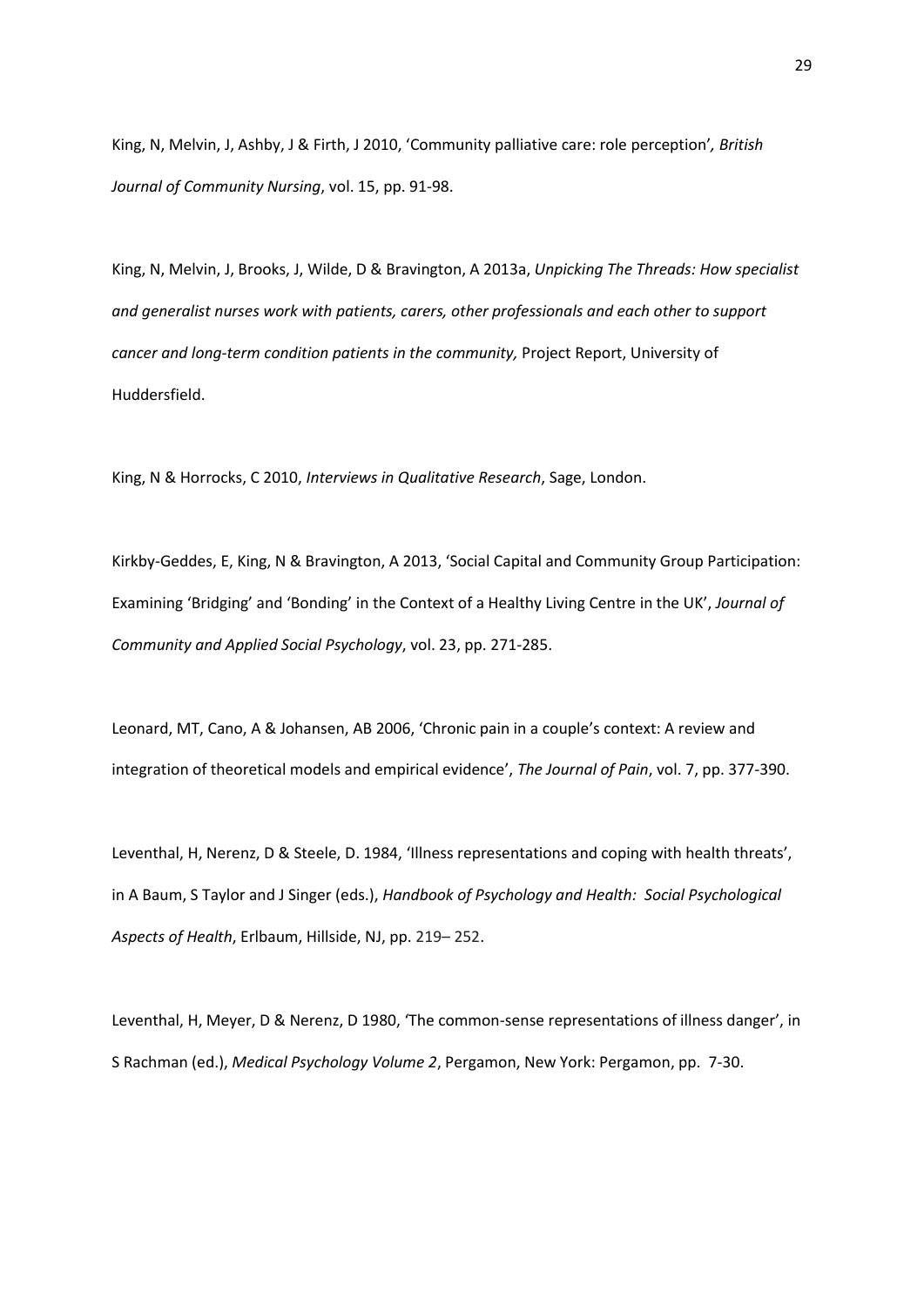Lockett, SH, Hatton, J, Turner, R, Stubbins, C, Hodgekins, J & Fowler, D 2012, 'Using a semistructured interview to explore imagery experienced during social anxiety for clients with a diagnosis of psychosis: an exploratory study conducted within an early intervention for psychosis service', *Behavioural and Cognitive Psychotherapy*, vol. 40, pp. 55-68.

Madill, A, Jordan, A & Shirley, C 2000, 'Objectivity and reliability in qualitative research: realist, contextualist and radical constructionist epistemologies', *British Journal of Psychology*, vol. 91, pp.1- 20.

Macdonald, KM 1995, *The Sociology of the Professions*, Sage, London.

Main, CJ, Foster, N & Buchbinder, R 2010, 'How important are back pain beliefs and expectations for satisfactory recovery from back pain?' *Best Practice and Research Clinical* Rheumatology, vol. 24, pp. 205–217.

McCluskey, S, Brooks, J, King, N & Burton, A. K 2011, *'*The influence of "significant others" on persistent back pain and work participation: a qualitative exploration of illness perceptions'*, BMC Musculoskeletal Disorders*, vol.12, p. 236.

Miles, MB & Huberman, M 1994, *Qualitative Data Analysis: An Expanded Sourcebook*, Sage, Newbury Park, CA.

Moss-Morris, R, Weinman, J, Petrie, KJ, Horne, R & Buick, D 2005, 'The Revised Illness Perception Questionnaire (IPQ-R)', *Psychology and Health,* vol. 17, pp. 1-16.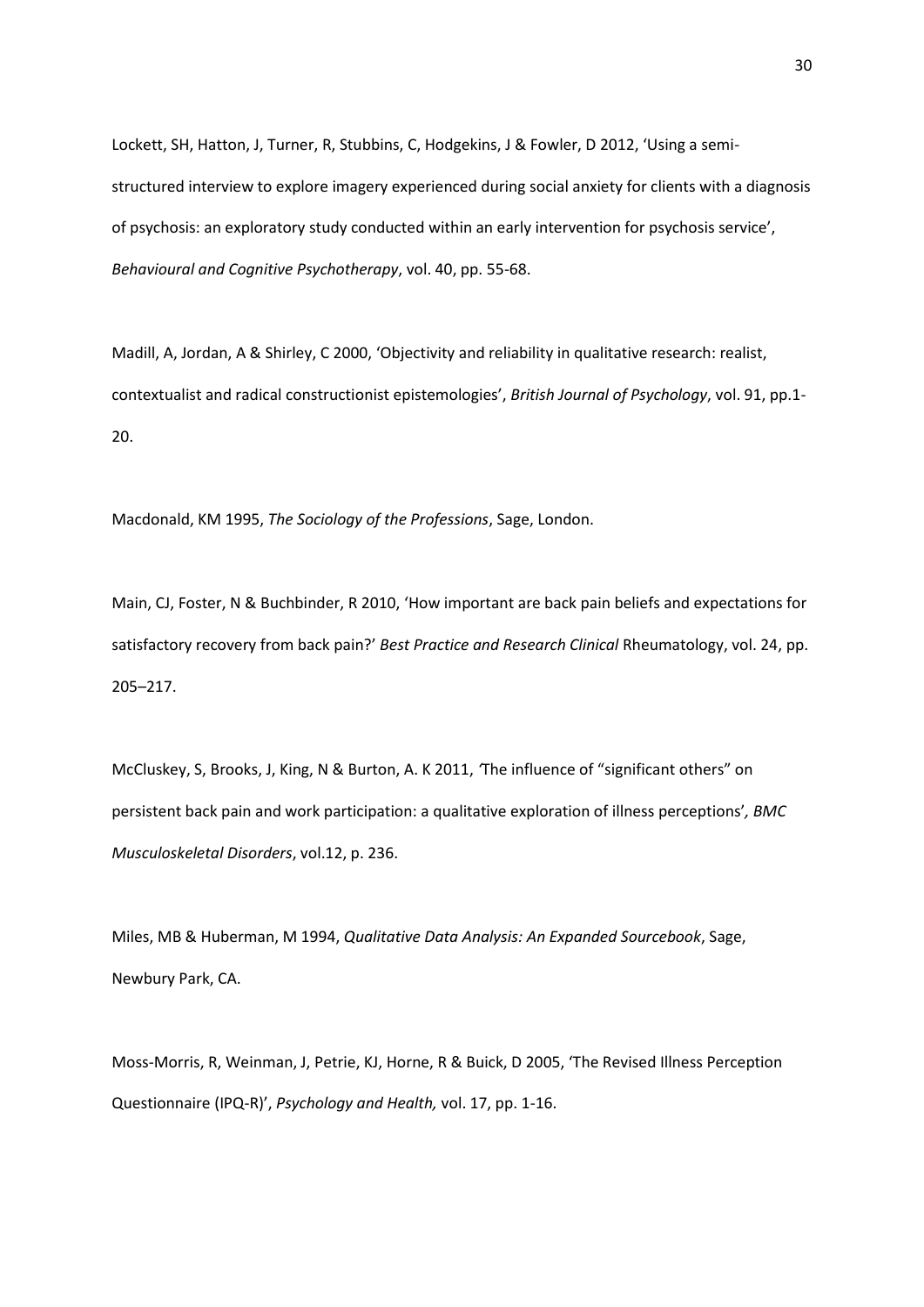Nadin, S & Cassell, C 2004, 'Using Data Matrices', in C Cassell and G Symon (eds.), *Essential Guide to Qualitative Research Methods in Organizational Research*, Sage, London, pp.271-287.

Nicholas, MK 2010, 'Obstacles to recovery after an episode of low back pain: the "usual suspects" are not always guilty', *Pain,* vol. 148, pp. 363-364.

Ritchie, J & Spencer, L 1994, 'Qualitative data analysis for applied policy research', in A Bryman and RG Burgess (eds.), *Analyzing Qualitative Data*, Routledge, London, pp.173-194.

Slade, P, Haywood, A & King, H 2009, 'A qualitative investigation of women's experiences of the self and others in relation to their menstrual cycle', *British Journal of Health Psychology*, vol. 14, pp. 127- 141.

Smith, JA, Flowers, P & Larkin, M 2009, *Interpretative Phenomenological Analysis: Theory, Method and Research*, Sage, London.

Stroud, MW, Turner, JA, Jensen, MP & Cardenas, DD 2006, 'Partner responses to pain behaviours are associated with depression and activity interference among persons with chronic pain and spinal cord injury', *The Journal of Pain*, vol. 7**,** pp. 91-99.

Taylor, GW, & Ussher, JM 2001, 'Making sense of S&M: a discourse analytic account', *Sexualities*, vol. 4, 293-314.

Thompson, AR, Clarke, SA, Newell, RJ, Gawkrodger, DJ and the Appearance Research Collaboration (ARC) 2010, 'Vitiligo linked to stigmatization in British South Asian women: a qualitative study of the experiences of living with vitiligo', *British Journal of Dermatology*, vol. 163, pp. 481-486.